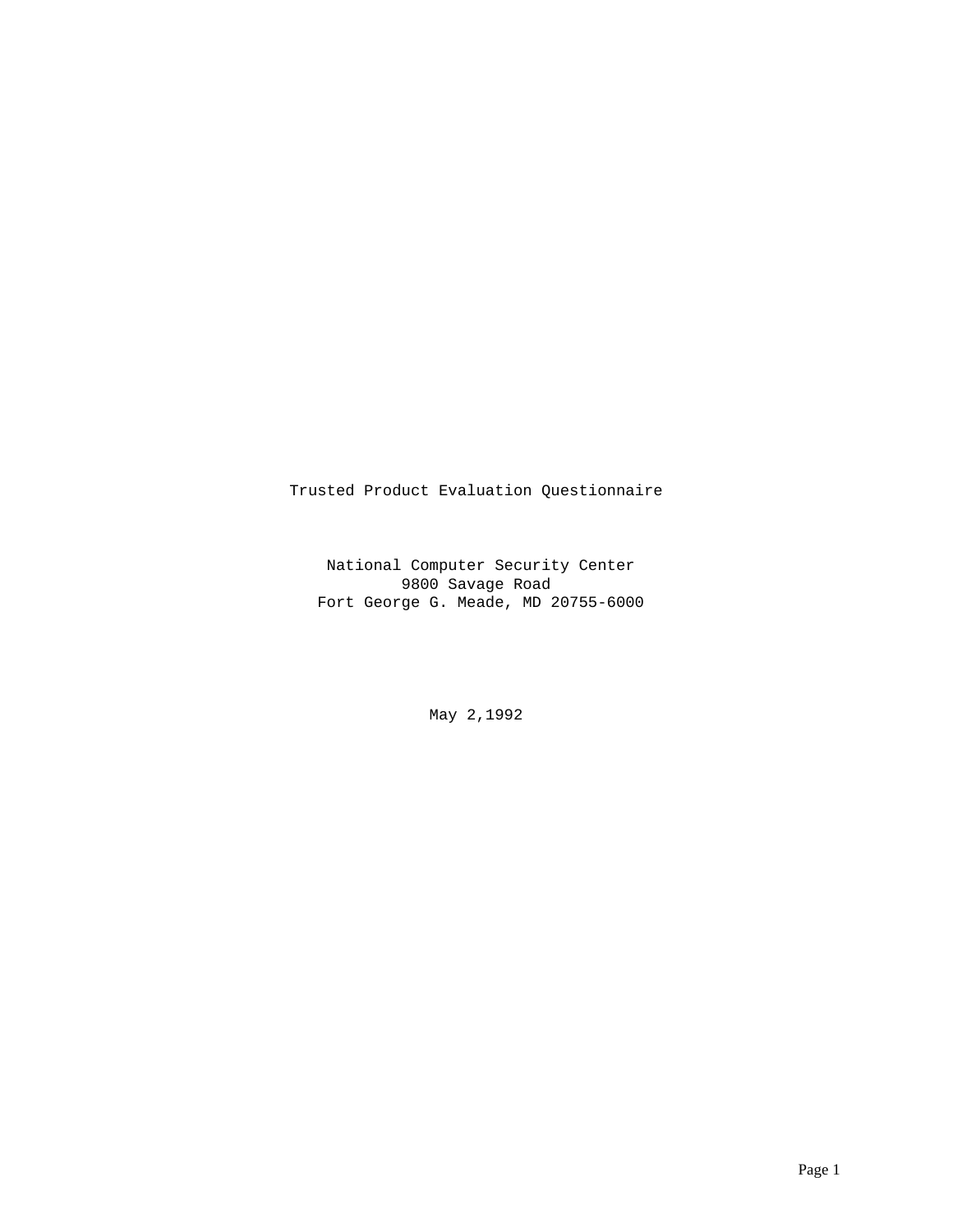NCSC-TG-019 Library No. 5-232,458 Version 2

## FOREWORD

The National Computer Security Center is publishing the Trusted Product Evaluation Questionnaire as part of the "Rainbow Series" of documents our Technical Guidelines Program produces. In the Rainbow Series, we discuss in detail the features of the Department of Defense Trusted Computer System Evaluation Criteria (DoD 5200.28-STD) and provide guidance for meeting each requirement. The National Computer Security Center, through its Trusted Product Evaluation Program, evaluates the security features of commerciallyproduced computer systems. Together, these programs ensure that organizations are capable of protecting their important data with trusted computer systems.

The Trusted Product Evaluation Questionnaire is a tool to assist system developers and vendors in gathering data to assist evaluators and potentially certifiers in their assessment of the system.

As the Director, National Computer Security Center, I invite your recommendations for revision to this technical guideline. We plan to review and update this document periodically in response to the needs of the community. Please address any proposals for revision through appropriate channels to:

 National Computer Security Center 9800 Savage Road Ft. George G. Meade, MD 20755-6000

Attention: Chief, Standards, Criteria, and Guidelines Division

Patrick R. Gallagher

. May 1992

Director National Computer Security Center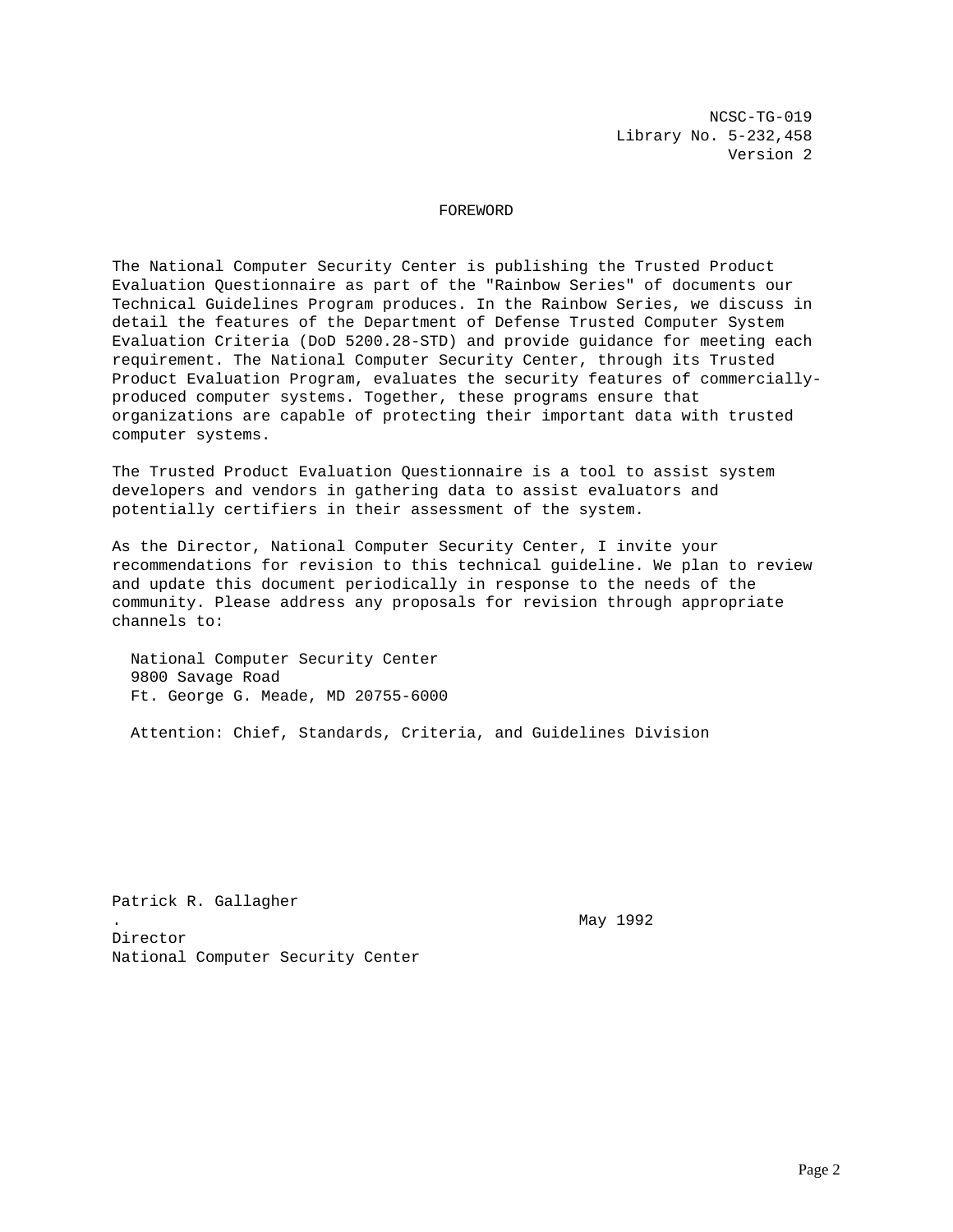### ACKNOWLEDGMENTS

The National Computer Security Center expresses appreciation to Dr. Santosh Chokhani and Harriet Goldman, of the MITRE Corporation, as the principal authors of version I of this document; Mr. Kenneth B. Elliott III and Dr. Dixie Baker, of The Aerospace Corporation, as the principal authors of version 2 this document; and ENS Susan L. Mitchell as project manager.

We also thank the evaluators, vendors, and users in the United States computer security community who contributed their time and expertise to the review of this document.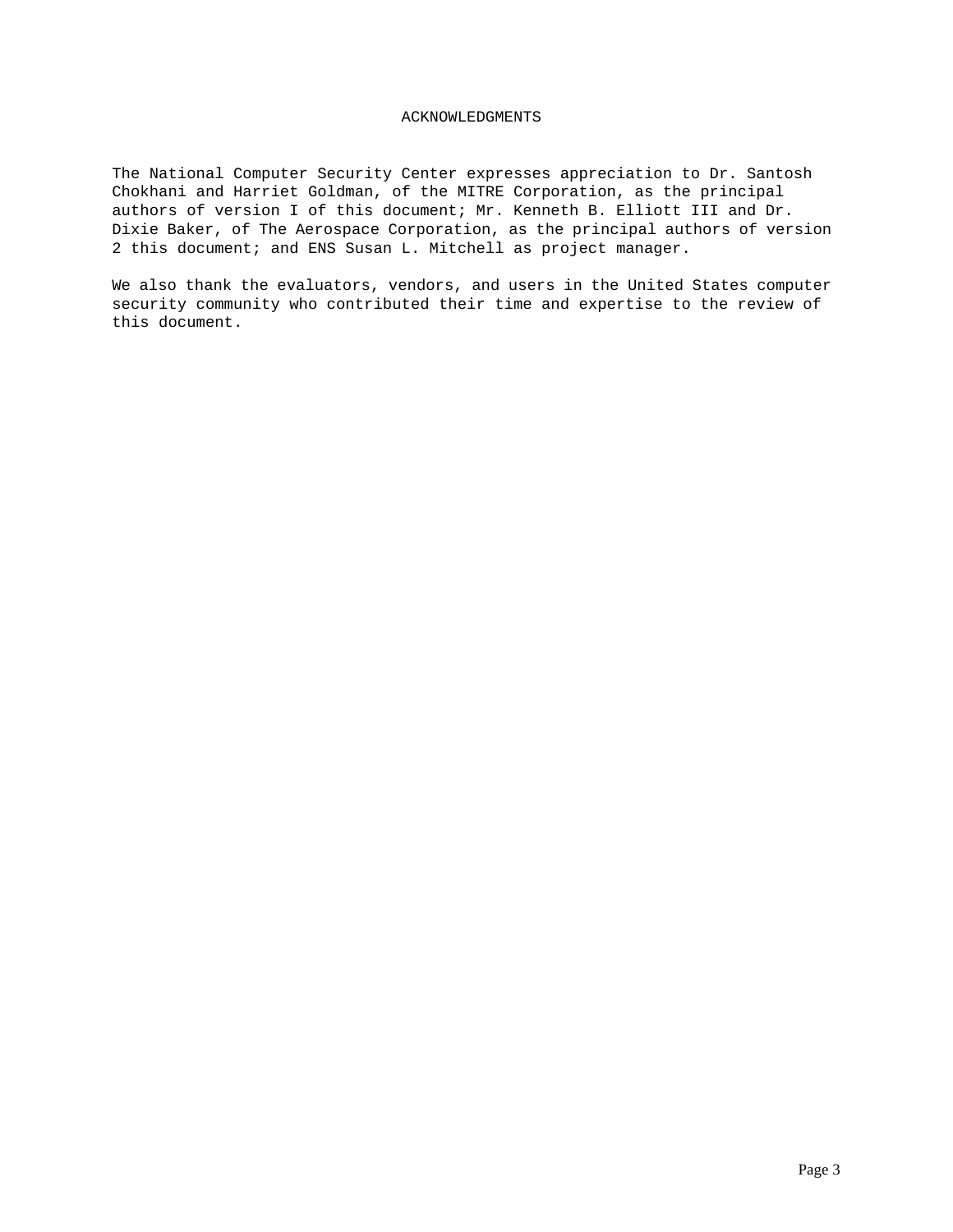# Contents

| $\mathbf{1}$ | INTRODUCTION                        | $\mathbf{1}$   |
|--------------|-------------------------------------|----------------|
|              | 1.1 PURPOSE                         | $\overline{a}$ |
|              | 1.2 SCOPE                           | 2              |
|              | 2 QUESTIONNAIRE                     | 4              |
|              | 2.1 SUBJECTS                        | 4              |
|              | 2.2 OBJECTS                         | $\sqrt{6}$     |
|              | 2.3 HARDWARE ARCHITECTURE           | 7              |
|              | 2.4 SOFTWARE                        | 9              |
|              | 2.5 DISCRETIONARY ACCESS CONTROL    | 11             |
|              | 2.6 IDENTIFICATION & AUTHENTICATION | 13             |
|              | 2.7 OBJECT REUSE                    | 14             |
|              | 2.8 AUDIT                           | 15             |
|              | 2.9 LABELS                          | 18             |
|              | 2.10 MANDATORY ACCESS CONTROL       | 20             |
|              | 2.11 TESTING                        | 21             |
|              | 2.12 MODELING AND ANALYSIS          | 23             |
|              | 2.13 OTHER ASSURANCES               | 25             |
|              | 2.14 OTHER DOCUMENTATION            | 27             |
|              | 3 GLOSSARY                          | 29             |
|              | 4 REFERENCES                        | 36             |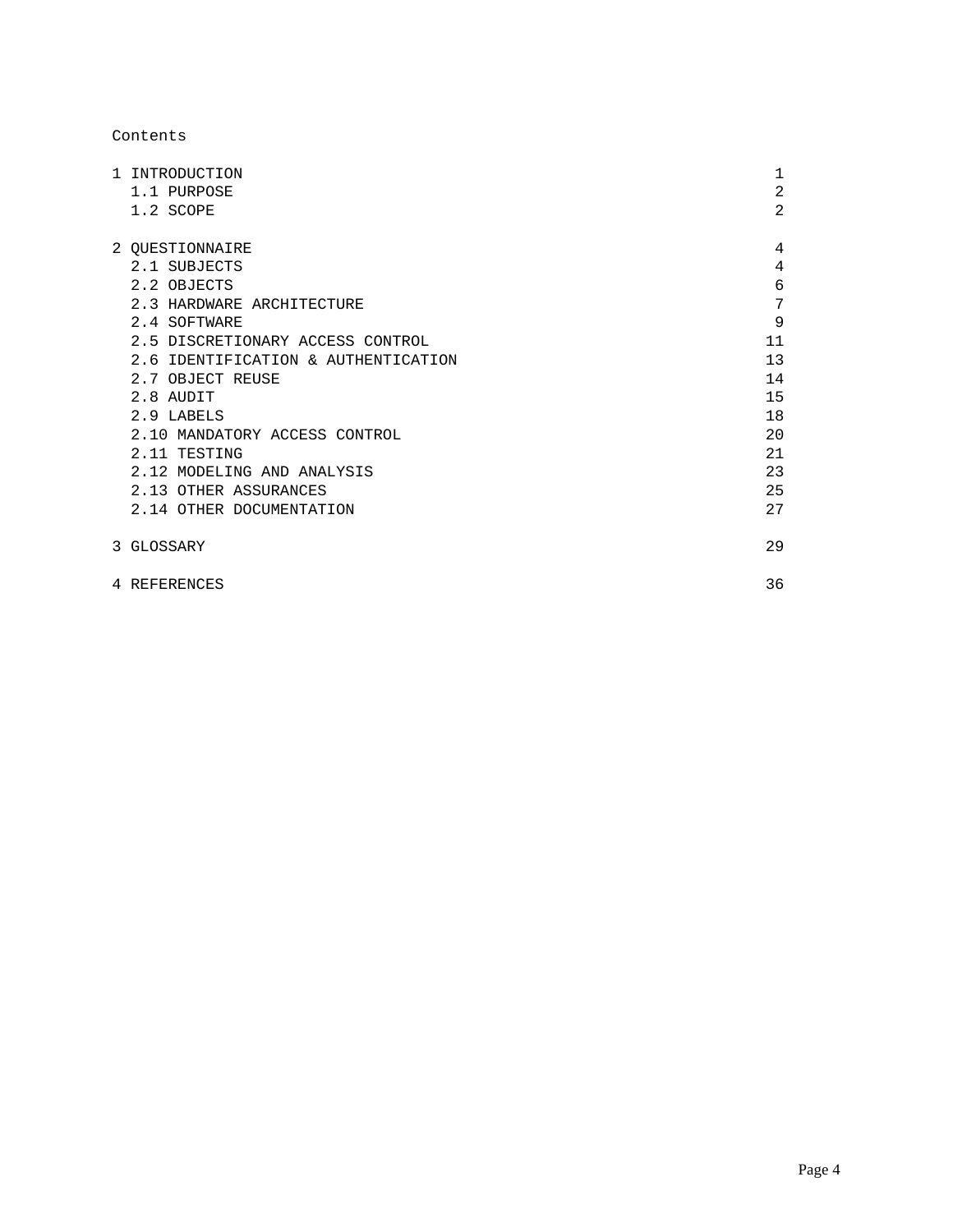#### Chapter 1

### INTRODUCTION

One of the principal goals of the National Computer Security Center (NCSC) is to encourage the widespread availability of trusted computer systems. In support of this goal a metric was created, the Department of Defense Trusted Computer System Evaluation Criteria (TCSEC), against which computer systems could be evaluated. The TCSEC was originally published on 15 August 1983 as CSC-STD-001-83. In December 1985 the DoD adopted it, with a few changes, as a DoD Standard, DoD 5200.28-STD. DoD Directive 5200.28, "Security Requirements for Automatic Information Systems (AISs)," has been written to require, among other things, the Department of Defense Trusted Computer System Evaluation Criteria to be used throughout the DoD. The TCSEC is the standard used for evaluating the effectiveness of security controls built into ADP systems. The TCSEC is divided into four divisions: D, C, B, and A, ordered in a hierarchical manner with the highest division (A) being reserved for systems providing the best available level of assurance. Within divisions C, B, and A there are subdivisions known as classes, which are also ordered in a hierarchical manner to represent different levels of security in these classes.

The National Security Agency (NSA) has established an aggressive program to study and implement computer security technology and to encourage the widespread availability of trusted computer products for use by any organization desiring better protection of their important data and information processing services. The Trusted Product Evaluation Program and the open and cooperative business relationship being forged with the computer and telecommunications industries will result in the fulfillment of our country's computer security requirement. We are resolved to meet the challenge of identifying trusted computer products suitable for use in processing all types and classifications of information.

For definition and clarification of tile terms used in this document, please see the glossary section of this questionnaire.

Sub-questions within the numbered questions have been designated with letters  $(e,q, (a), (b), ...$  so that answers to all parts of the main question can be identified.

Review of this document will occur periodically or when the need arises. Address all proposals for revision through appropriate channels to:

> National Computer Security Center 9800 Savage Road Fort George G. Meade, MD 20755-6000

Attention: Chief, Standards, Criteria, and Guidelines Division

#### 1.1 PURPOSE

The NSA is responsible for evaluating commercial products through an independent evaluation based on TCSEC requirements by a qualified team of experts and maintaining a list of those products on the Evaluated Products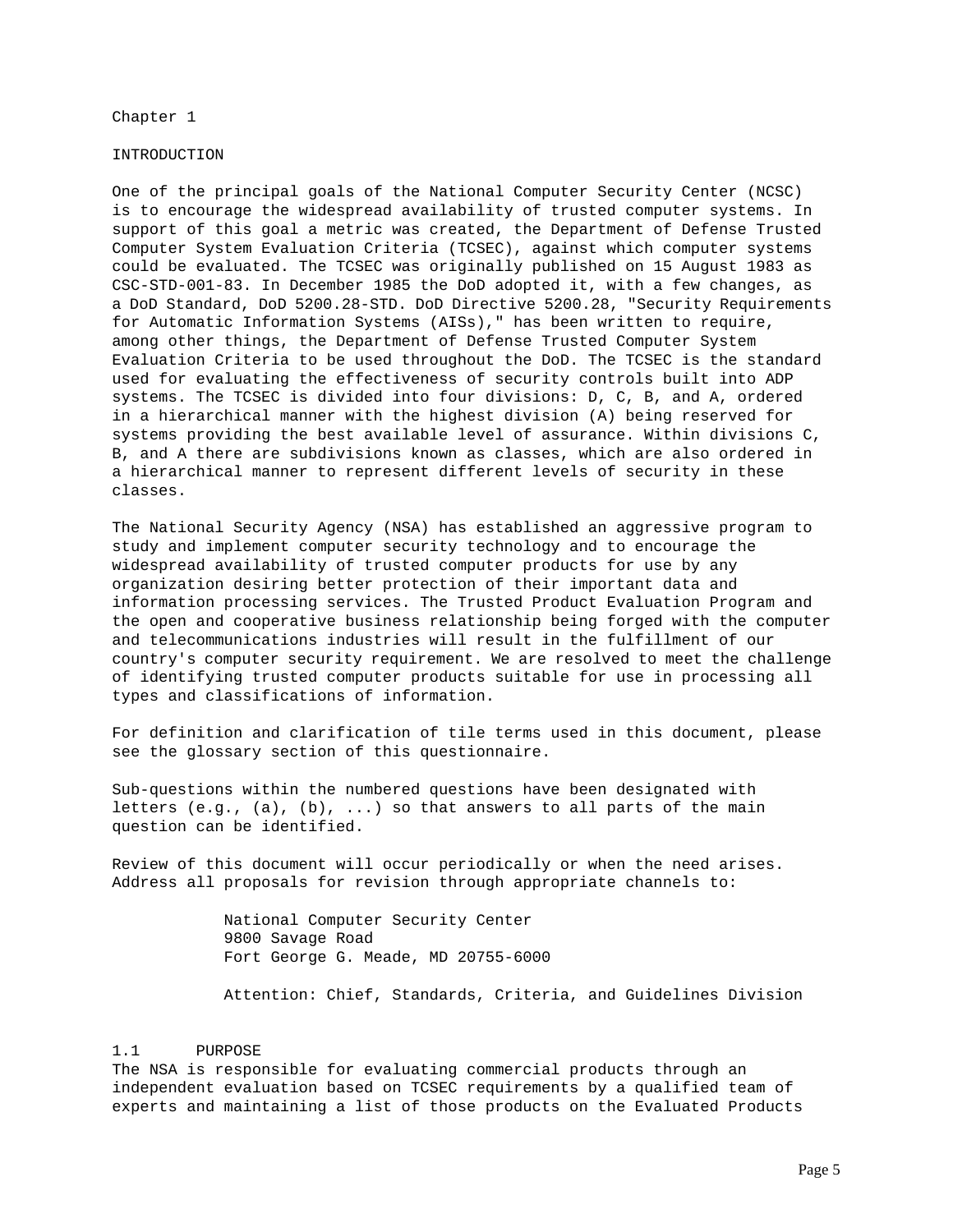List (EPL). To accomplish this mission, the NSA Trusted Product Evaluation Program has been established to assist vendors in developing, testing, and evaluating trusted products for the EPL. During the evaluation process, the TCSEC for classes C1 through Al requires a determination that the security features of a system are implemented as designed and that they are adequate for the specified level of trust. In addition, the TCSEC also requires documentation to support a system's security. During the various phases of the evaluation process, the vendor supplies to an evaluation team certain information on system security and documentation. The purpose of the Trusted Product Evaluation Questionnaire (product questionnaire) is to assist system developers and vendors as a data gathering tool for formalizing the data gathering process for the various phases of the Trusted Products Evaluation process. Additionally, the product questionnaire may be used as a data gathering tool to assist certifiers in the evaluation process for certification and accreditation if the Final Evaluation Report is unavailable. Examples in this document are not to be construed as the only implementations that may answer the question. The examples are suggestions of appropriate implementations. The recommendations in this document are also not to be construed as supplementary requirements to the questionnaire.

#### 1.2 SCOPE

The product questionnaire addresses the TCSEC Criteria Classes C1 through Al. In an effort to gather a better understanding of the system security, some questions in the product questionnaire address information in addition to that required in the Department of Defense Trusted Computer Systems Evaluation Criteria. This document is generally organized by Criteria subject area; within each subject area, the questions are broken down in a manner similar to Appendix D of the Criteria. This breakdown readily allows the reader to discern the questions that are appropriate to each of the Criteria levels. Of course, all of the questions at levels lower than the target level are applicable.

The information provided in the product questionnaire by the vendor is to assist the evaluator in obtaining an initial understanding of the system applying for evaluation and its security features of the respective Criteria class. The product questionnaire is not a statement of requirements, just an information gathering tool. This document should give the vendor an idea of the information required by the evaluator during the evaluation process and prepare the vendor for additional information needed by the evaluation team later on in the evaluation process.

The product questionnaire will be initially sent out to the vendor prior to the Preliminary Technical Review (PTR). The vendor can point to appropriate documents for the answers. The vendor need not answer the questions that are not pertinent. Some of the questions may be applicable at the later stages of the evaluation process and thus may be deferred until the appropriate time (e.g., a finished copy of the Verification Plan). Although the vendor is not obligated to send a completed product questionnaire prior to the PTR, the vendor should have the questionnaire substantially completed by the PTR date so that the PTR team can use the Questionnaire as in input into determining the vendor's ability to support an evaluation. The PTR team will also use the product questionnaire during the PTR to seek additional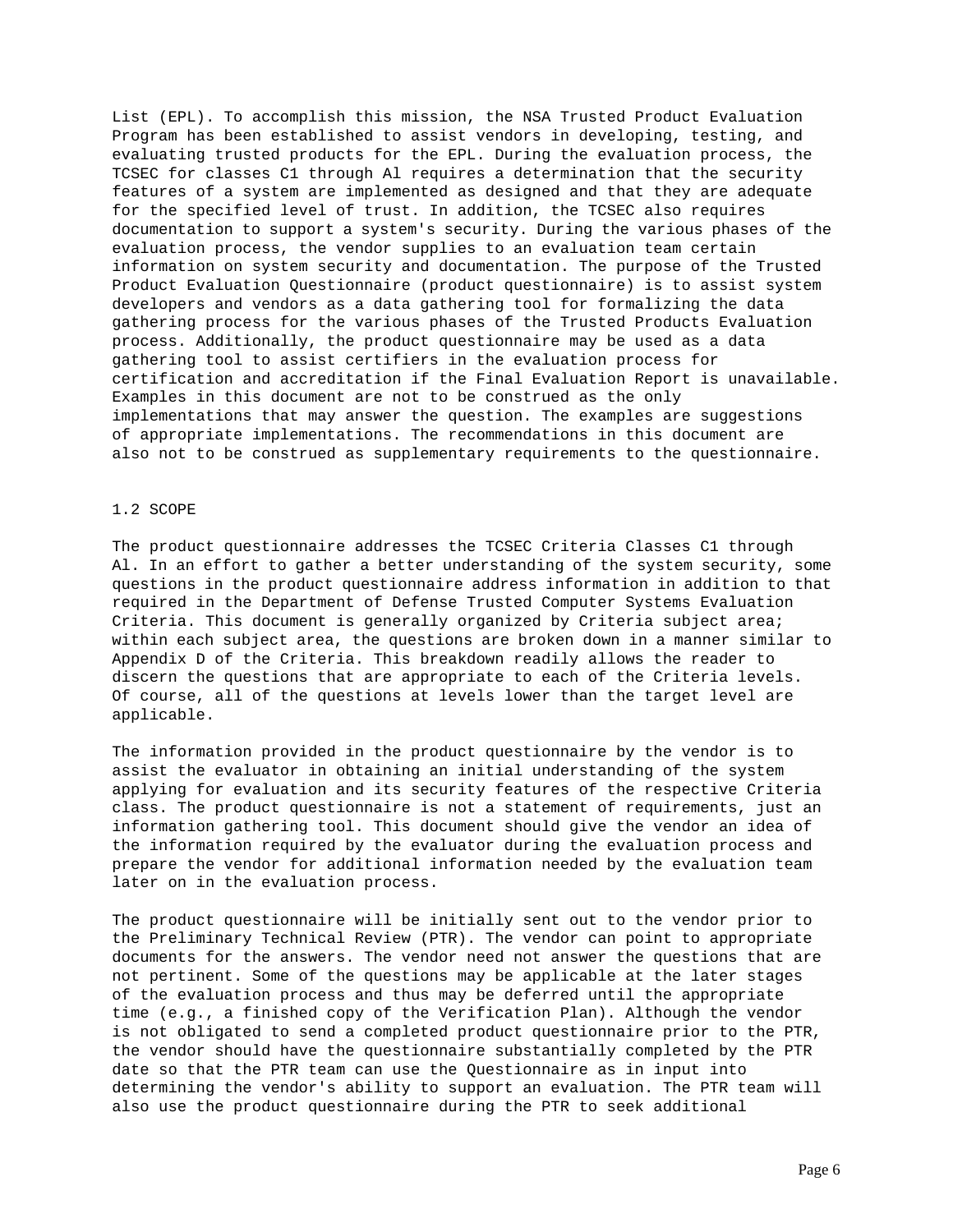information to be used later on in the evaluation process. When an evaluation team has reached the Design Analysis Phase and is preparing the Initial Product Assessment Report, it will use the product questionnaire to seek specific references in vendor documentation for further details on the answers to these questions.

The completed document is to provide the evaluator an understanding of the various hardware and software configurations, architecture and design, testing, and documentation, system security features and their applicability to security and accountability policy, Trusted Computing Base (TCB) isolation and non-circumventability, and covert channel analysis methods. This product questionnaire also requests information on penetration testing and specification-to-code correspondence for systems to which these requirements are applicable.

While this product questionnaire is designed for operating systems and dbes not specifically address networks, subsystems, or database management systems, vendors participating in these areas may find it useful to review this document and answer any applicable questions.

Chapter 2

QUESTIONNAIRE

2.1 SUBJECTS

A subject is an active entity in the system, generally in the form of a person, process, or device that causes information to flow among objects or changes the system state. A subject can be viewed as a process/domain pair whose access controls are checked prior to granting the access to objects.

### CI:

- 1. (a) List and (b) describe the subjects in your system.
- 2. (a) When and (b) how are the subjects created? (For example, they can be created or activated when a user logs on or when a process is spawned.)
- 3. (a) When and (b) how are the subjects destroyed? (For example, they can be destroyed or deactivated when a process terminates or when the user logs off.)
- 4. (a) What are the security attributes of a subject? (Examples of security attributes are user name, group id, sensitivity level, etc.) For each type of subject in your system (e.g., user, process, device), what mechanisms are available to (b) define and (c) modify these attributes? (d) Who can invoke these mechanisms?
- 5. (a) What are other security-relevant privileges a subject can have? (Examples of such privileges are: super user, system operator, system administrator, etc. Your operating system may assign numerous other privileges to the subjects, such as the ability to use certain devices.) For each type of subject in your system, what mechanisms are available to (b) define and (c) modify these pnv)leges? (d) Who can invoke these mechanisms? (e) Provide a list of subjects within the TCB boundary and (f) the list of privileges for each of them.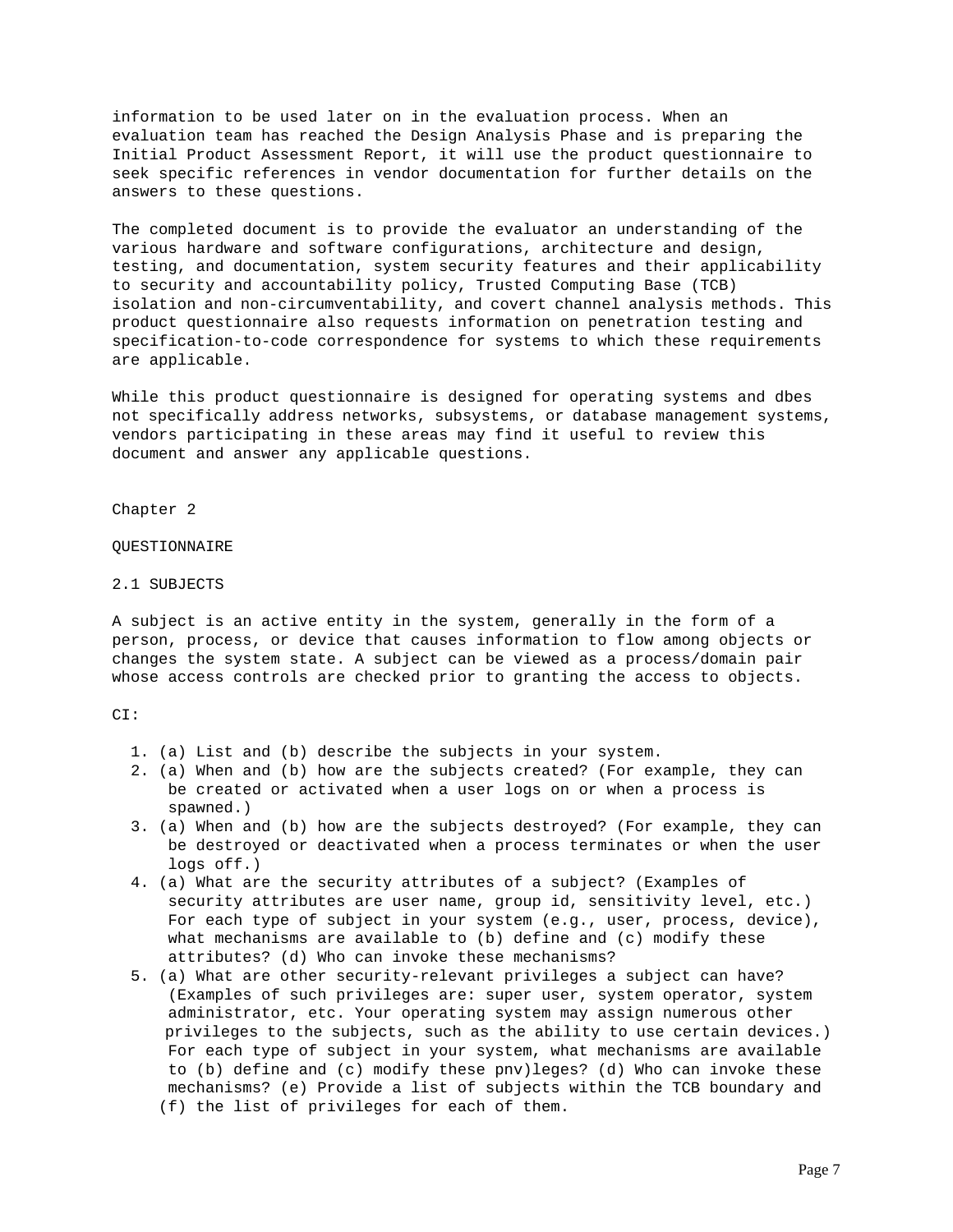- 6. When a subject is created, where do its (a) security attributes and (b) privileges originate; i.e., how are the security attributes and privileges inherited?
- 7. List the subjects, if any, which are not controlled by the TCB.

### 2.2 OBJECTS

An object is a passive entity that contains or receives information. Access to an object potentially implies access to the information it contains. Examples of objects are: records, blocks, pages, segments, files, directories, directory tree, and programs, as well as bits, bytes, words, fields, processors, video displays, keyboards, clocks, printers, network nodes.

CI:

- 1. Provide a list of objects within the TCB (e.g., authentication database, print queues).
- 2. List the objects in your system that are protected by the Discretionary Access Control (DAC) mechanisms.
- 3. (a) List the objects that are not protected by the DAC mechanism. (b) Why are they not protected? (c) Describe other mechanisms used to isolate and protect objects.
- 4. (a) List other resources which are not protected by the DAC mechanism (Examples include temporary data files accessible only to the file's owner). (b) Why are they not protected by DAC? (c) Describe the mechanisms that are used to isolate and protect these resources.
- 5. How are the various types of objects created (e.g., directories, files, devices)?
- 6. How are the various types of objects destroyed?
- 7. (a) What are the security attributes of an object? For each type of object in your system, what mechanisms are available to (b) define and (c) modify these attributes?
	- (d) Who can invoke these mechanisms?
- 8. When an object i\$ created, where do its security attributes originate (i.e., how are the security attributes inherited?)

### BI:

- 9. List the objects in your system that are protected by the Mandatory Access Control (MAC) mechanisms.
- 10. (a) List the objects that are not protected by the MAC mechanism. (b) Why are they not protected? (c) Describe other mechanisms used to isolate and protect objects.
- 11. (a) List other resources which are not protected by the MAC mechanism. (b) Why are they not protected? (c) Describe the mechanisms that are used to isolate and protect these resources.

### 2.3 HARDWARE ARCHITECTURE

If this evaluation is for a family of hardware, the following questions should be answered for each member of the hardware family. You may choose to answer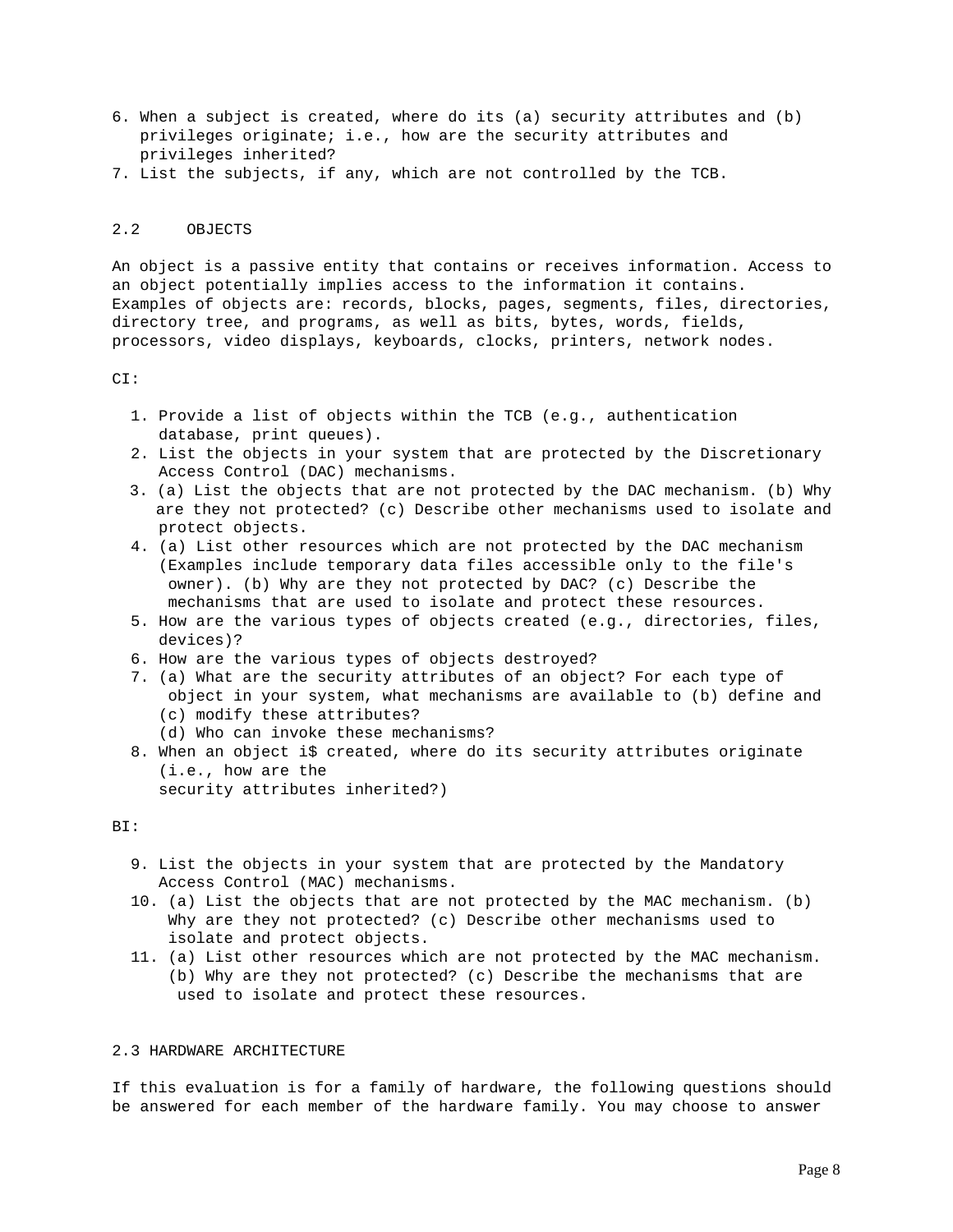each question for each member of the family, or answer each question for a baseline family member and point out the difference for each of the remaining family members.

CI:

- 1. Provide a high-level block diagram of the system. The diagram should at least depict various Central Processor Units (CPUs), memory controllers, memory, I/0 processors, I/0 controllers, I/0 devices (e.g. printers, displays, disks, tapes, communications lines) and relationships (both control flow and data flow) among them.
- 2. (a) Describe the portions of the system (if any) which contain microcode. (b) How is this microcode protected and loaded?
- 3. (a) Provide a list of privileged instructions for your hardware. (b) Provide a brief description of each privileged instruction.
- 4. For each privileged instruction, provide the privileges required to execute the instruction. (Examples of privileges include the machine state, the executing ring/segment/domain/privilege level, physical memory location of the instruction, etc.)
- 5. How does the process address translation (logical/virtual to physical) work in your system?
- 6. (a) How does 1/0 processing address translation work for the Direct Memory Access (DMA) controllers/devices? (b) Identify if the address translation is done through the memory address translation unit or if the logic is part of the controller. (c) How are the address translation maps and/or tables initialized?
- 7. Describe the hardware protection mechanisms provided by the system.
- 8. Describe what hardware mechanisms are used to isolate the TCB from untrusted applications.
- 9. (a) What are the machine/processor states supported by the system? (b) How are the states changed? (c) What data structures are saved as part of the processor state?
- 10. List all the (a) interrupts and (b) traps (hardware and software). (c) How are they serviced by the system?

### BI:

- 11. Provide a high-level block diagram of a CPU. The diagram should explain the relationship among elements such as: Instruction Processor, Microsequencer, Microengine, Memory, Cache, Memory Mapping or Address Translation Unit, I/0 devices and interfaces.
- 12. Describe the hardware isolation mechanisms for the process memory (e.g., rings, segments, privilege levels).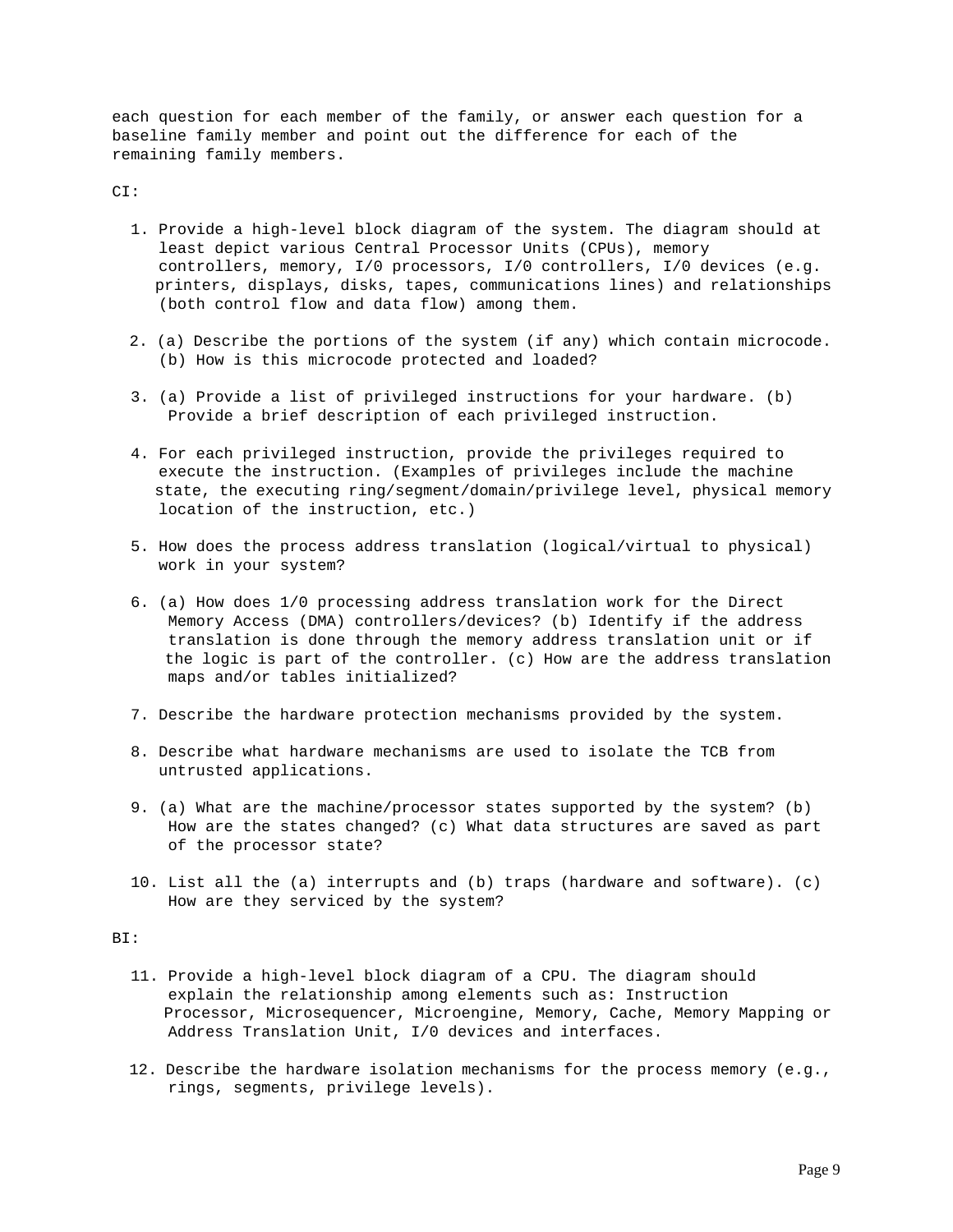13. (a) Provide a description of the hardware process address space. (b) When and (c) how is it formed? (d) How does the software use this mechanism, if it does at all?

### 2.4 SOFTWARE

The TCB software consists of the elements that are involved in enforcing the system security policy. Examples of TCB elements include: kernel, interrupt handlers, process manager, I/0 handlers, I/0 manager, user/process interface, hardware, and command languages/interfaces (for system generation, operator, administrator, users, etc.). The security kernel consists of the hardware, firmware and software elements of the TCB that are involved in implementing the reference monitor concept, i.e., the ones that mediate all access to objects by subjects.

### CI:

- 1. Provide a (a) description and (b) architecture of the Trusted Computing Base (TCB) at the element level (see above for examples of elements).
- 2. Describe the interface between the TCB and user processes that are outside the TCB.
- 3. Describe the hardware ring/domain/privilege level/memory segment/physical location where each TCB element resides.
- 4. Describe the hardware ring/domain/privilege level/memory segment/physical location where the user processes reside.
- 5. (a) List software mechanisms that are used to isolate and protect the TCB. (b) Provide a brief description of each mechanism.
- 6. List all the privileges a process can have. Include the privileges based on the process or user profile, process or user name, or process or user identification.
- 7. How are a process's privileges determined?
- 8. (a) List the process states and (b) briefly state conditions under which a transition from one state to another occurs.
- 9. Briefly describe process scheduling.
- 10. Describe all interprocess communications mechanisms.
- 11. (a) Describe the file management system. This should include the directory hierarchy, if any, directory and file attributes. (b) Also identify all system directories and files and (c) their access attributes.
- 12. How are (a) I/0 devices and (b) their queues (if any) managed?
- 13. How are the (a) batch jobs and (b) their queues managed?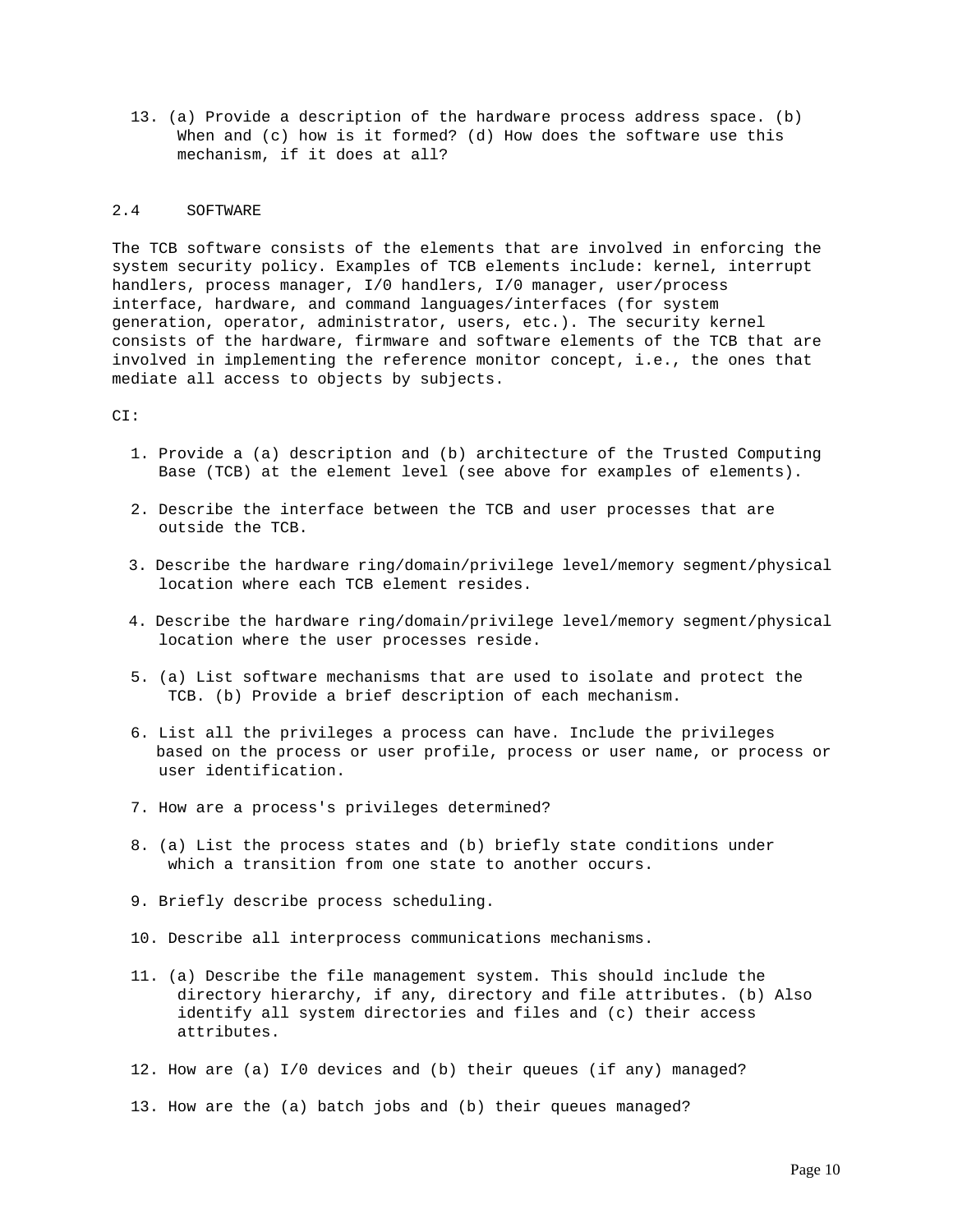14. What software engineering tools and techniques were used for the TCB design and implementation?

 $C2$ :

- 15. Describe the interfaces (control and data flow) among the TCB elements.
- 16. Describe the interface between the kernel and the rest of the TCB elements.
- 17. Describe how the process states are manipulated by the TCB.
- 18. (a) Describe the data structures for a process context. Describe both (b) hardware and (c) software mechanisms used to manipulate/switch the process context.

BI:

- 19. (a) List software mechanisms that are used to isolate and protect user processes. (b) Provide a brief description of each mechanism.
- 20. (a) Describe various elements of the process address space and (b) their location in terms of ring/domain/privilege level/segment/physical memory.
- 21. How is a process' sensitivity level determined?

 $B2$ :

- 22. How was the modularity requirement achieved and implemented?
- 23. (a) For each TCB element, identify protection-critical portions of the code. (b) Describe the protection-critical functions performed by the code.
- 24. (a) Is the TCB layered? (b) If yes, how many layers are in the TCB? Provide a brief description of (c) modules and (d) functions in each layer. (e) How are the lower layers protected from higher layers?

B3:

- 25. How does the architecture limit or restrict the ability of untrusted code to exploit covert channels?
- 26. How is the least privilege requirement achieved and implemented?
- 27. (a) For each TCB element, identify non-protection-critical portions of the code. (b) Explain why the code is part of the TCB.
- 28. How was the data abstraction and information hiding requirement achieved and implemented?

2.5 DISCRETIONARY ACCESS CONTROL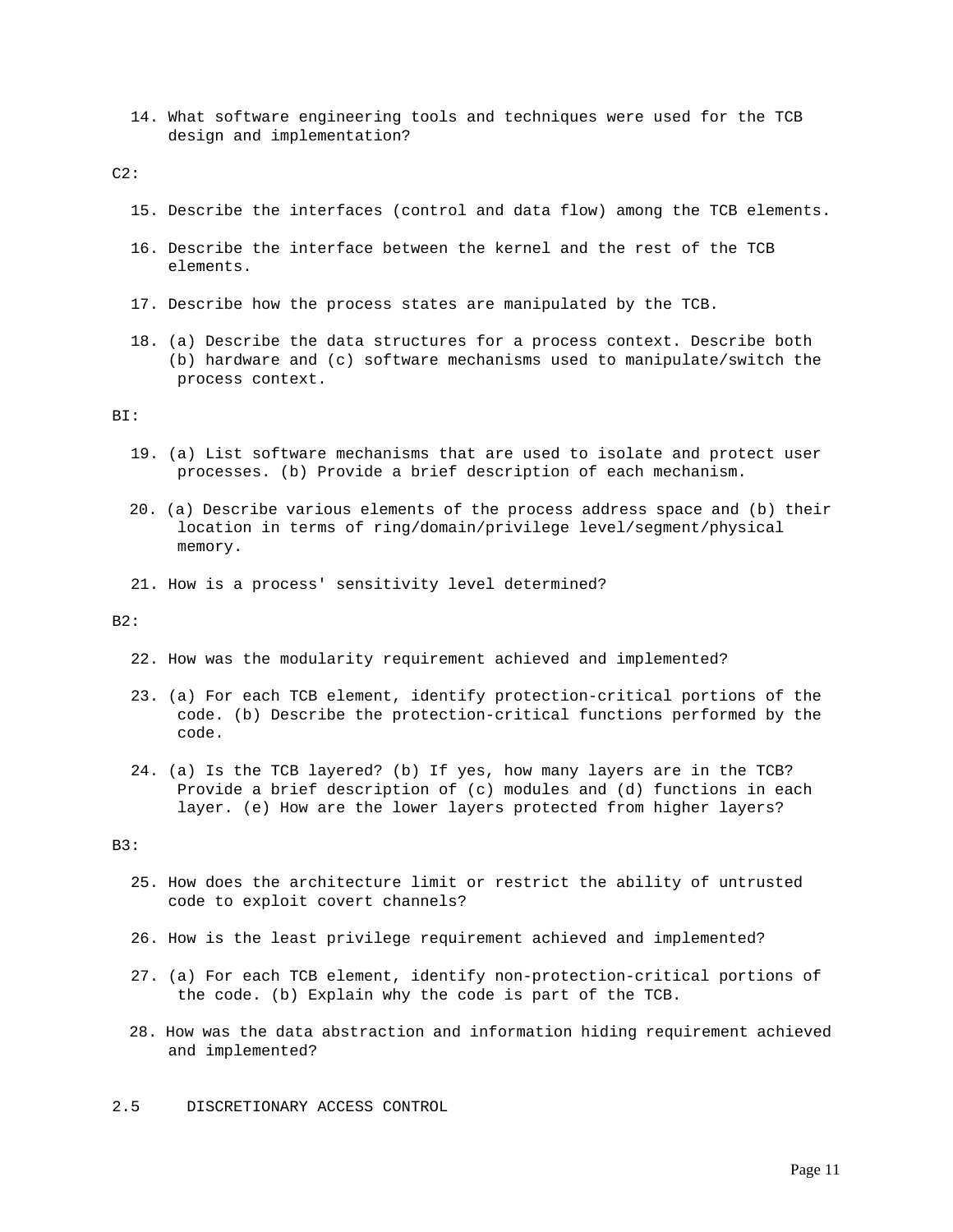- 1. What mechanisms are used to provide discretionary access controls? (Examples of mechanisms are: access control lists, protection bits, capabilities, etc.)
- 2. (a) Can the access be granted to the users on an individual user basis? (b) If so, how?
- 3. (a) How is a group defined? (b) What mechanisms are used to administer groups (i.e., to create or delete groups or to add or delete individual users from a group)? (c) Who can invoke these mechanisms? (d) What privileges are necessary to invoke these mechanisms?
- 4. How can the access be revoked on an individual user basis?
- 5. How can the access be revoked on a group basis?
- 6. List any objects that can be accessed by users excluded from the DAC policy (e.g., IPC files, process signaling/synchronization flags)?<sup>1</sup>
- 7. For each TCB object identified in question 1, section 2.2, describe the DAC mechanism which protects that object.
- 8. (a) List the access modes supported by the system (e.g., read, write, delete, owner, execute, append). (b) Briefly describe the meaning of each access mode for each object.
- 9. (a) Are conflicts between user and group access detected? (b) If so, how are the conflicts resolved?
- 10. For each object, list when changes in DAC permissions become effective.

# $C2$ :

- 11. (a) Can access be granted to groups of individuals? (b) If so, how?
- 12. (a) What are the initial access permissions when an object is created? (b) Can the initial access permission be changed? If so, (c) by whom (e.g., user/owner, system administrator, others) and (d) how.
- 13. (a) Can different initial access permissions be specified for different users, or is this is a system-wide setting? If the former, (b) by whom and (c) how?

 1 This question is not applicable above class BI, because then all objects have to be protected.

#### CI: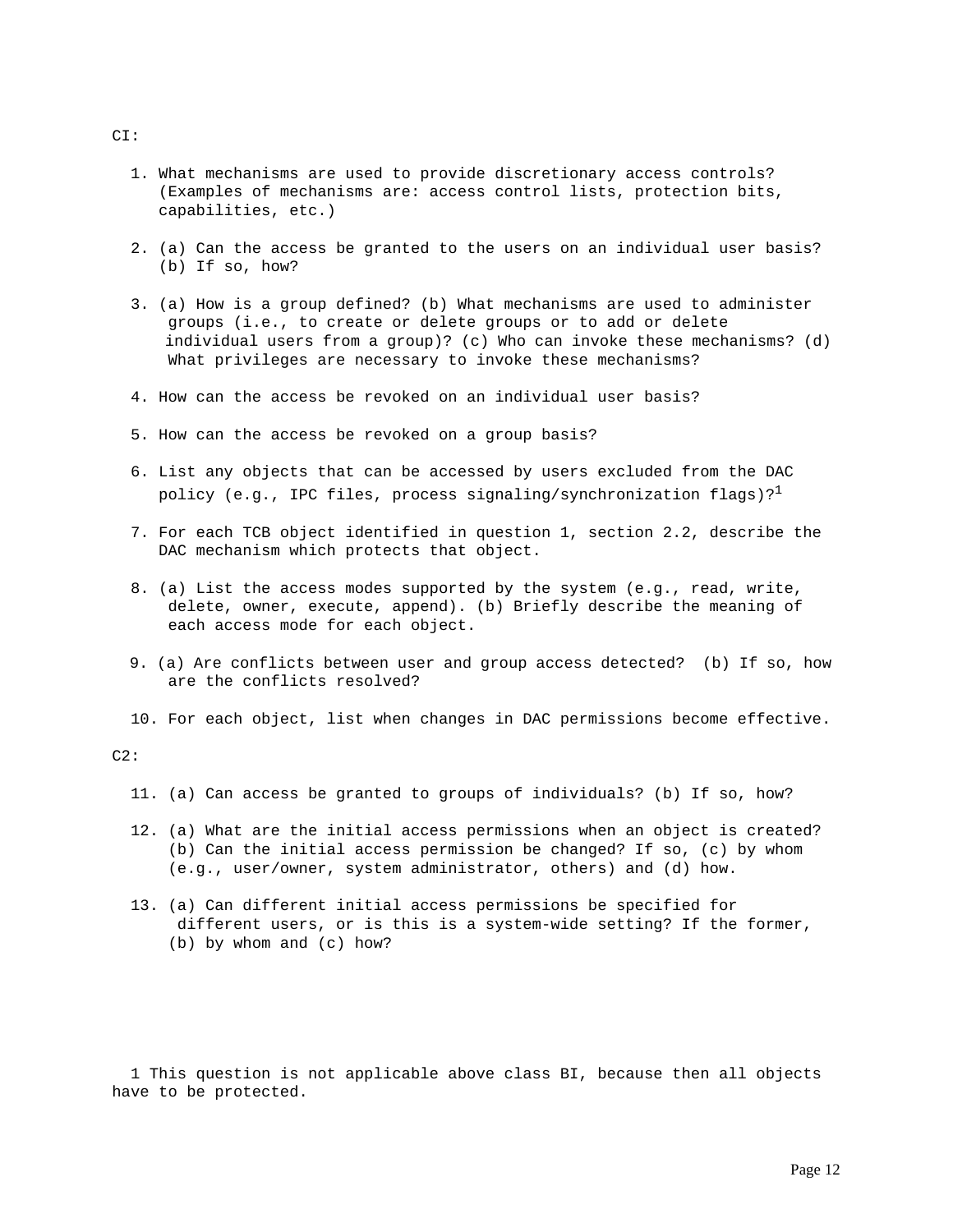- 14. (a) Who can grant the access permissions to an object after the.object is created? (Examples include creator, current owner, system administrator, etc.) (b) How is the permission granted?
- 15. (a) Can the ability to grant permissions be passed to another user? If so, (b) by whom and (c) how? (d) Under what circumstances can the previous owner of the privilege retain it?

B3:

- 16. (a) Can access be denied to the users on an individual user basis, i.e., exclude individual users? (b) If so, how?
- 17. (a) Can access be denied to groups of individuals? (b) If so, how?

### 2.6 IDENTIFICATION & AUTHENTICATION

CI:

- 1. (a) Does the system require the users to provide identification at login? (b) If yes, what information is requested by the system?
- 2. Is there any additional device or physical security required for user identification and authentication (I&A) (e.g., terminal ID, pass key, smart card, etc.)?
- 3. (a) Does the system authenticate this identity at the time of login? (b) If yes, what information is requested by the system? (c) How does the system use this information to authenticate the identity?
- 4. (a) Describe the algorithms used in user authentication. (b) Where in the system are the code and data for authentication (e.g., user/ password data base) stored?
- 5. How are the authentication code and data protected?
- 6. (a) Does the I&A process associate privileges with the user? If so, (b) what and (c) how?

## $C2:$

7. Describe how each user is uniquely identified.

# BI:

- 8. How does the I&A process associate a sensitivity level with the user?
- 2.7 OBJECT REUSE

C2: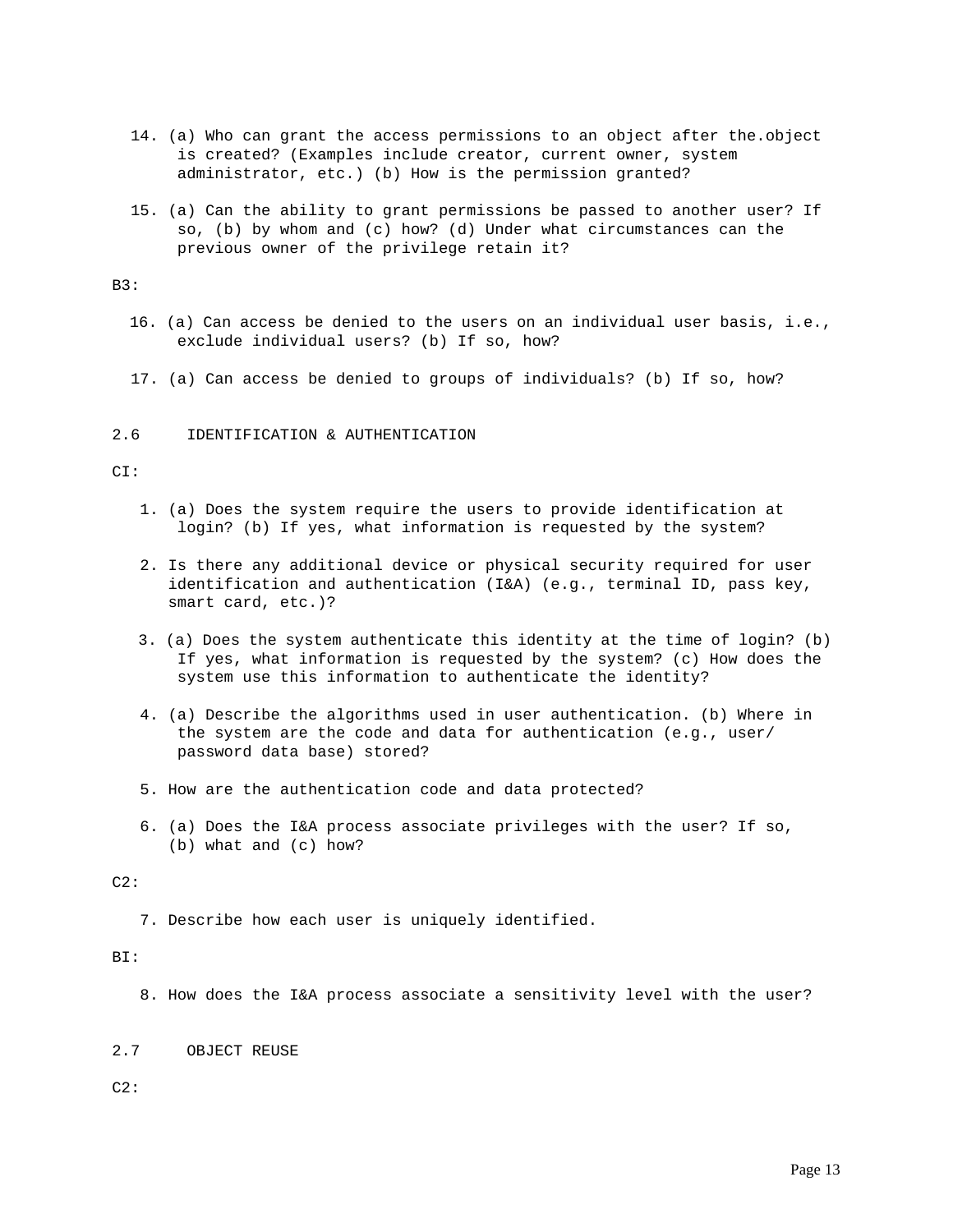- 1. How is reuse of data in the storage resources (e.g., memory page cache, CPU registers, disk sectors, magnetic tapes, removable disk media, terminals) of the system prevented? (Examples include writing predefined patterns, writing random patterns, preventing reading before writing, etc.)
- 2. When do these actions take place: prior to allocation or after deallocation and/or release?
- 3. Describe the TCB (a) hardware, (b) software and (c) procedural mechanisms used to accomplish the clearing for each type of storage resource.
- 4. Is it possible to read data that have been "logically" deleted, but not physically removed (e.g., attempting to read past the end-of-file mark)?

### 2.8 AUDIT

 $C2:$ 

- 1. Provide a brief description (preferably in block diagram form) of audit data flow in terms of how the data are created, transmitted, stored, and viewed for analysis.
- 2. How are the audit logs protected?
- 3. (a) How can the audit log be read? (b) Who can invoke these mechanisms? (c) What privileges are required to invoke these mechanisms?
- 4. (a) What tools are available to output raw or processed (i.e., analyzed and reduced) audit information? (b) Who can invoke these tools? (c) What do the tools do in terms of audit data reduction? (d) What are the formats of the reports/outputs generated by these tools?
- 5. (a) How can the audit log be written or appended? (b) Who can invoke these mechanisms? (c) What privileges are required to invoke these mechanisms?
- 6. (a) How can the audit log be deleted? (b) Who can invoke these mechanisms? (c) What privileges are required to invoke these mechanisms?
- 7. What are the internal formats of audit records?
- 8. Provide a list of auditable events (examples include attempted logins, logouts, creation of subjects, deletion of subjects, assignment of privileges to subjects, change of subject privileges, use of privileges by subjects, creation of objects, deletion of objects, initial access to objects (introduction of the object into a user's address space), assumption of the role of security administrator).
- 9. (a) Which actions by the trusted users are auditable? (b) Which are not? (Examples of trusted users are system operator, account administrator, system security officer/administrator, auditor, system programmer, etc. Trusted users almost always have at least one privilege.)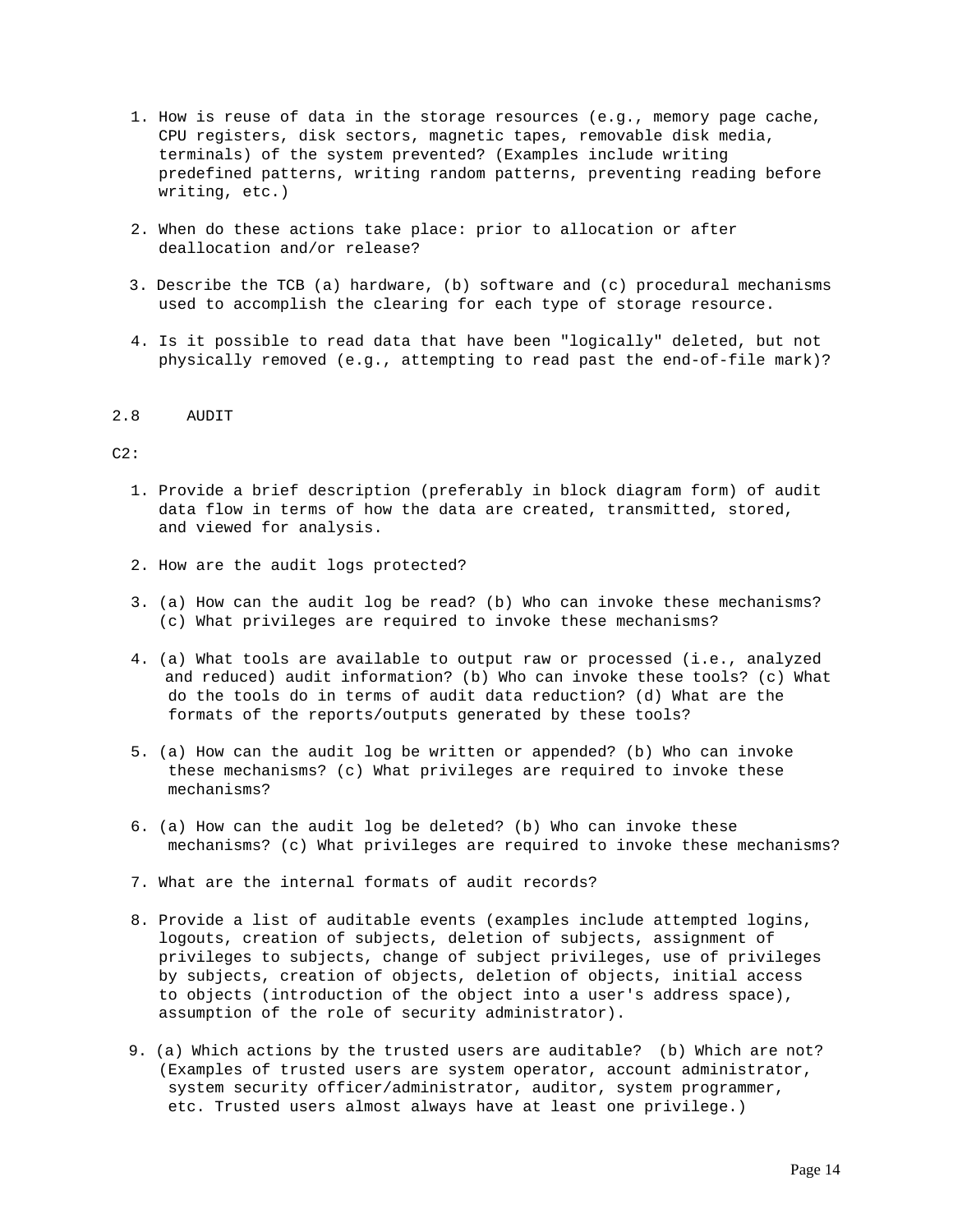- 10. (a) What data are recorded for each audit event? (b) Which of the following data (if any) are not recorded for each event: date, time, user, object, object DAC information (e.g., ACL), type of event, invoked or not invoked, why not invoked, success or failure in execution,terminal identification?
- 11. (a) Can the password ever become part of the audit record? (b) If yes, under what circumstances can this occur?
- 12. (a) What mechanisms are available to designate and change the activities being audited? (b) Who can invoke these mechanisms? (c) What privileges are needed to invoke these mechanisms?
- 13. (a) What mechanisms are available for selective auditing (i.e., selection of events, subjects, objects, etc., to be audited)? (b) What parameters (e.g., individual or group of subjects, individual objects, subjects within a sensitivity range, objects within a sensitivity range, event type) or combination of parameters can be specified for the selective auditing? (c) Who can invoke these mechanisms? (d) What privileges are needed to invoke these mechanisms?
- 14. When do changes to the audit parameters take effect (e.g., immediately for all processes, for new processes)?
- 15. (a) Are the audit reduction tools part of the TCB? (b) If not, what trusted mechanism is used to view/output the audit log?
- 16. (a) Does the system produce multiple audit logs? (b) If yes, what tools, techniques and methodologies are available to correlate these logs?
- 17. (a) Who (e.g., operator, system administrator or other trusted user) is notified when the audit log gets full? (b) What options are available to handle the situation?
- 18. What other action does the TCB take when the audit log becomes full (e.g., halt the system, do not perform auditable events, overwrite oldest audit log data).
- 19. (a) In the worst case, how much audit data can be lost (e.g., when audit log overflows, system goes down with audit data in memory buffers)? (b) Describe the worst case scenario. (c) When can it occur?

## BI:

- 20. Which of the following events auditable: change in the device designation of single-level or multilevel, change in device level, change in device minimum or maximum level, override of banner page or page top and bottom markings?
- 21. Are the (a) subject and (b) object sensitivity level recorded as part of the audit event?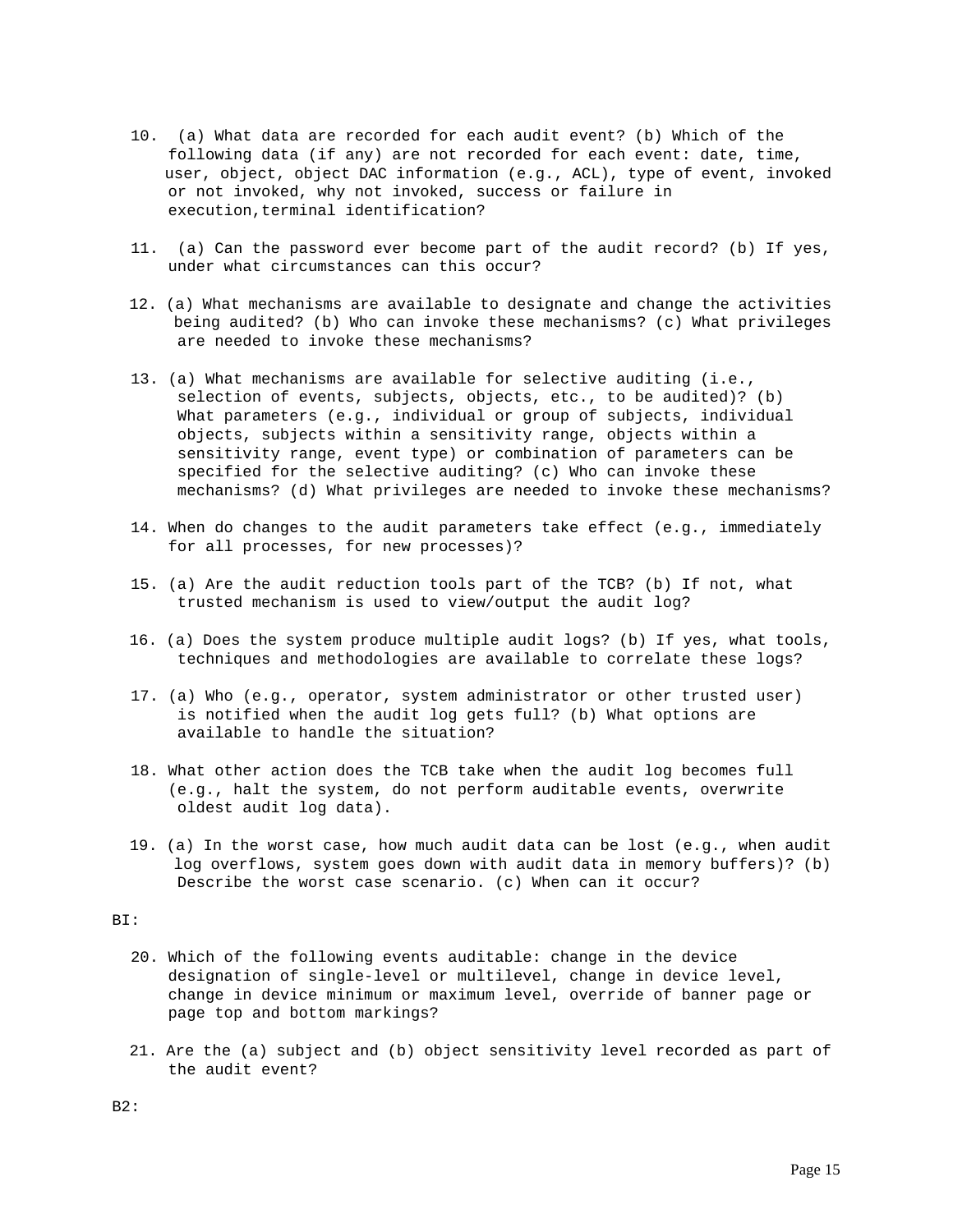22. Are events that exploit covert storage channels auditable?

B3:

23. How does the TCB (a) designate and (b) change the occurrence or accumulation of events that require real-time notification? (c) Who can invoke these mechanisms? (d) What privileges are needed to invoke these mechanisms? (e) Who (e.g., system administrator, president of the company) gets the real-time notification? (f) What actions/options are available to the individual being notified? What does the TCB do about (g) the event and (h) the process that caused this alert?

#### 2.9 LABELS

BI:

- 1. (a) How many hierarchical sensitivity classifications (such as unclassified, confidential, secret, top secret), does your system provide for? (b) What mechanisms are available to define the internal/ storage and external/print format? (c) What mechanisms are available to change them? (d) Who can invoke these mechanisms?
- 2. (a) How many non-hierarchical sensitivity categories (such as FOUO) does your system provide for? (b) What mechanisms are available to define the internal/storage and external/print format? (c) What mechanisms are available to change them? (d) Who can invoke these mechanisms?
- 3. (a) What is the internal TCB storage format of the sensitivity label? (b) If different for different subjects or objects, give all formats.
- 4. For each type of subject, where is the subject sensitivity label stored?
- 5. For each type of object, where is the object sensitivity label stored?
- 6. (a) List any subjects and objects that are not labeled. (b) Why are they not labeled? How are these subjects and objects (c) accessed and (d) controlled?
- 7. (a) How is imported data labeled? (b) How is this label determined? Is a human being involved in (c) the determination or (d) the actual labeling? (e) If so, what is the role of the person involved (e.g., system administrator, system operator)? (f) Does the labeling require special privileges? (g) If so, what are those privileges?
- 8. (a) Who can change the labels on a subject? (b) How?
- 9. (a) Who can change the labels on an object? (b) How?

10. How are the labels associated with objects communicated outside the TCB? 11. (a) How does the system designate each device to be single-level or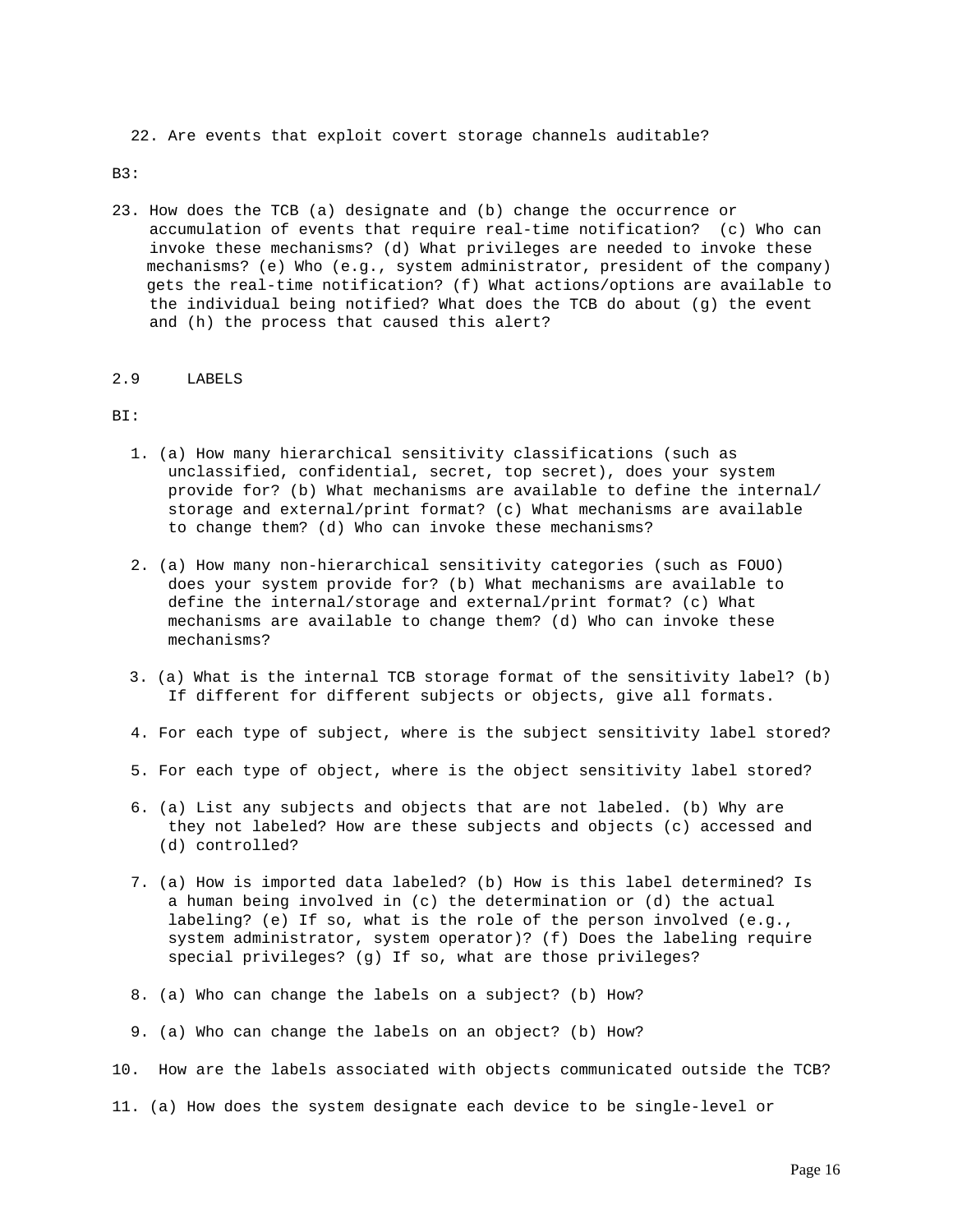multilevel? (b) List the ways this designation can be changed. (c) List the users who can perform this designation.

- 12. (a) How does the TCB designate the sensitivity level of a single-level device? (b) List the ways this designation can be changed. (c) List the users who can do this.
- 13. (a) How does the TCB export the sensitivity label associated with an object being exported over a multilevel device? (b) What is theJormat for the exported label? (c) How does the TCB ensure that the sensitivity label is properly associated with the object?
	- 14. (a) What mechanisms are available to specify the human-readable print label associated with a sensitivity label? (b) Who can invoke these mechanisms?
	- 15. (a) Is the beginning and end of each hardcopy output marked with the human-readable print label representing the sensitivity level of the output (i.e., does each hardcopy output have banner pages)? (b) What happens if a banner page output is longer and/or wider than a physical page?
	- 16. (a) Is the top and bottom of each hardcopy output page marked with the human-readable print label representing the sensitivity level of the output? (b) What happens if the print label is wider and/or longer than the space available for the top and/or the bottom?
	- 17. How does the TCB mark the top and bottom page of non-textual type of output such as graphics, maps, and images?
	- 18. (a) How can the top and bottom page markings be overridden? (b) Who can override the markings?
	- 19. How can an operator distinguish the TCB-generated banner pages from user output?

B2:

- 20. (a) How does the TCB acknowledge a change in the sensitivity level associated with an interactive user? (b) Is the user notification posted on the user terminal? (c) How immediate is this change?
- 21. (a) How does a user query the system TCB for his or her current sensitivity label? (b) What part of the sensitivity label is output? (c) Where is this output posted?
- 22. (a) How does the TCB designate the minimum and maximum sensitivity levels of a device? (b) List the ways these designations can be changed. (c) List the users who can invoke these mechanisms.
- 23. List the circumstances under which the TCB allows input or outj~ut of data that fall outside a device's sensitivity range.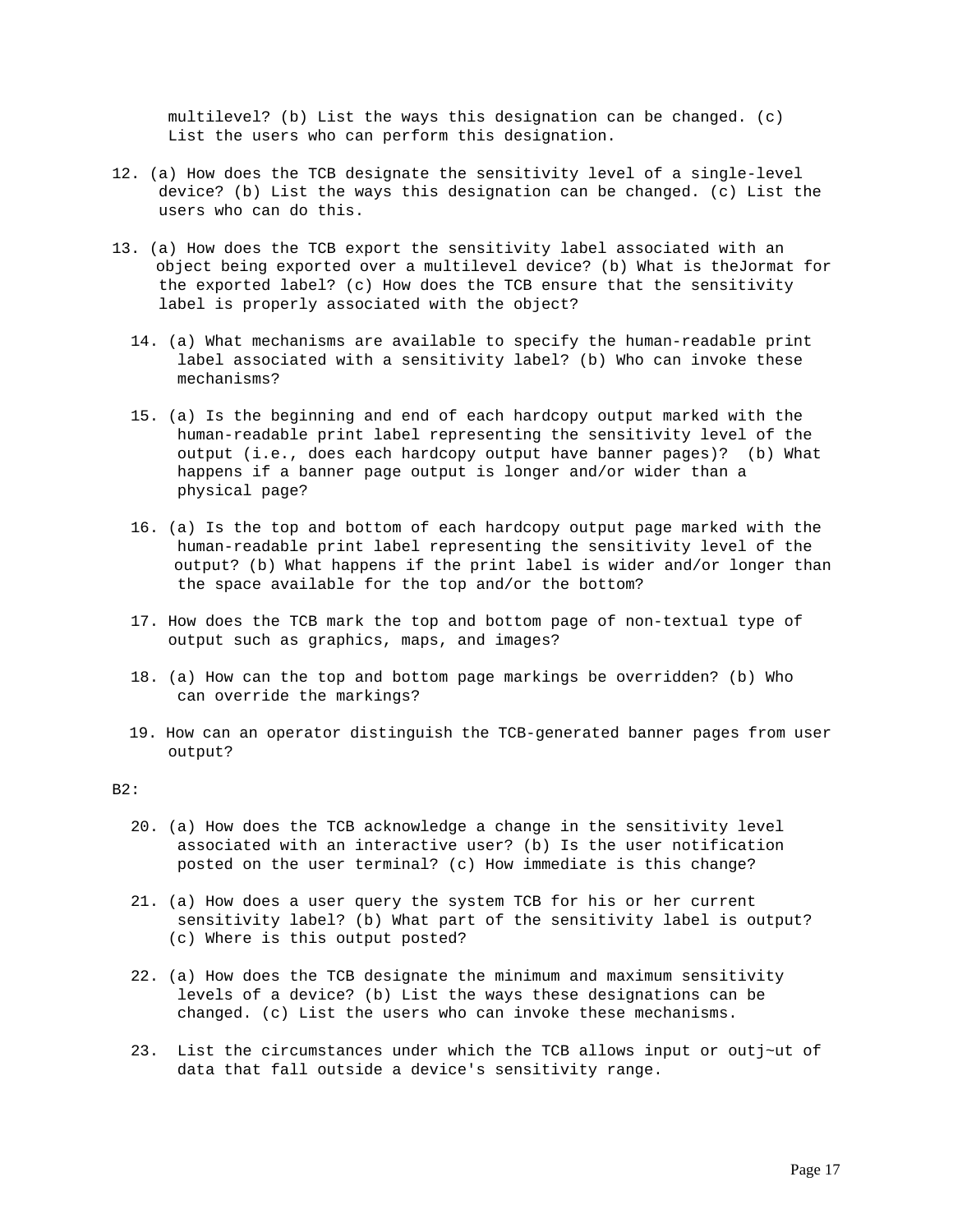#### 2.10 MANDATORY ACCESS CdNTROL

BI:

- 1. Define the MAC policy for the possible access modes such as read, write, append, delete.
- 2. (a) Does the system use sensitivity labels to enforce the MAC? (b) If not, what information is used to make the MAC decisions?
- 3. (a) List the subjects, objects, and circumstances under which the MAC policy is not enforced.<sup>2</sup> (b) Why is it not enforced in these cases?
- 4. In what sequence does the system perform access mediation? (An example sequence might be a. check for privileges that supersede MAC and DAC, then b. check for DAC, then c. check for MAC.)
- 5. (a) Does the TCB support system-low and system-high sensitivity levels? If yes, how can they be (b) designated and (c) changed? Who can invoke the functions to (d) designate and (e) change them? How are these levels used by the system in (f) various labeling functions and (g) MAC decisions?

 2This question is not applicable above class BI, because then all objects have to be protected.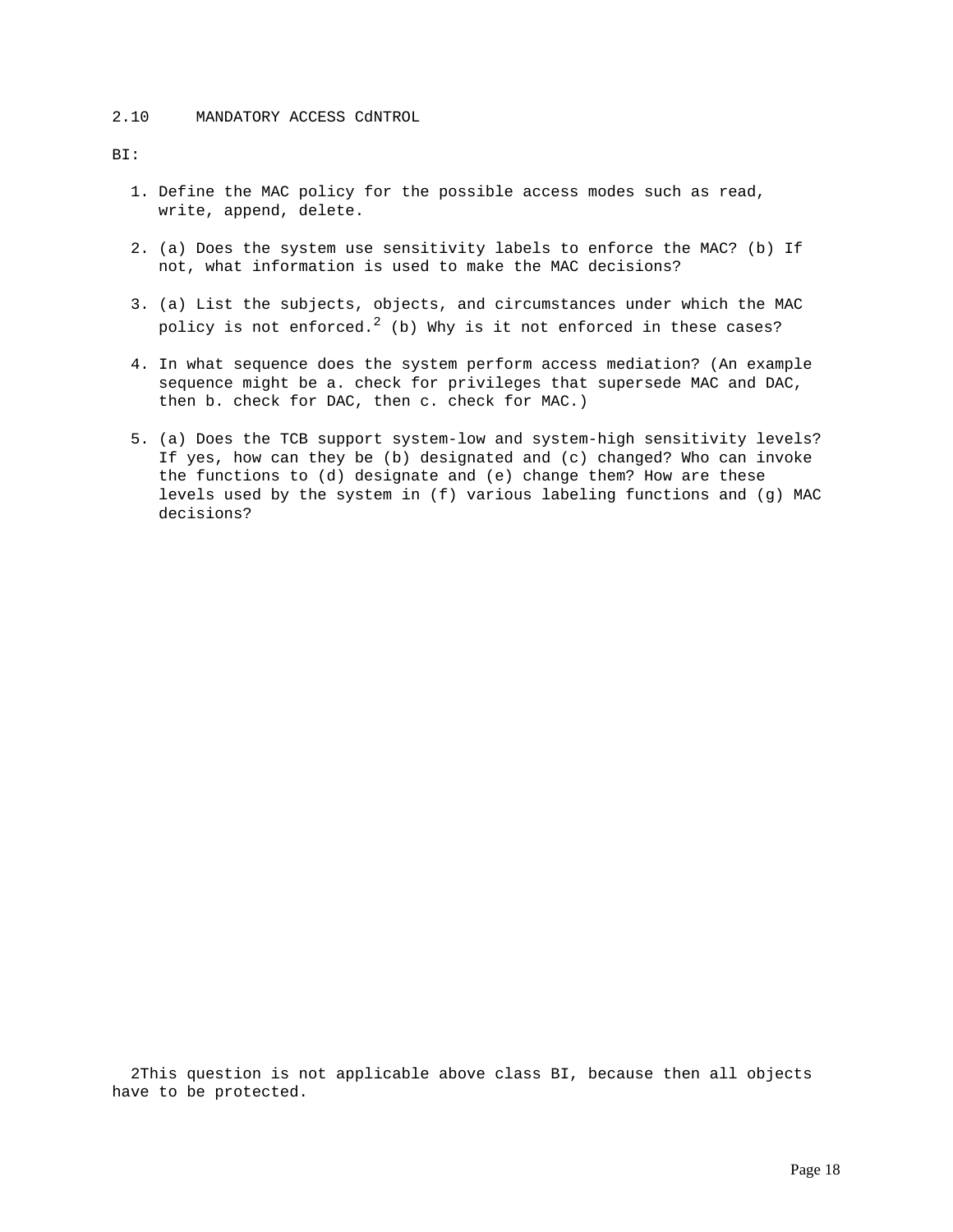### 2.11 TESTING

CI:

- 1. (a) What routines are available to test the correct operation of the system hardware and firmware? (b) What elements of the system hardware are tested through these routines? (c) What elements of the system firmware are tested through these routines? (d) What elements of the system hardware and firmware are not tested through these routines? (e) Does the testing include boundary and anomalous conditions? (f) Is the emphasis on diagnosing and pinpointing faults or is it on ensuring the correct operation of the system hardware and firmware?
- 2. (a) How are the routines in the previous question invoked? (b) Who can invoke these routines? (c) Do they run under the control of the operating system or do they run in stand-alone mode?
- 3. (a) When can these routines be run? (b) When should these routines be run? (c) If they run automatically, when do they run (e.g., powerup, booting, rebooting)?
- 4. Describe the software development testing methodology. In this description, include a discussion of various testing steps such as unit, module, integration, subsystem, system testing. This discussion should include a description of test coverage criteria and test cases development methodology.
- 5. Provide (a) a copy of the security test plan, a brief description of its contents, or an annotated outline. (b) Does the test plan include the following information: system configuration for testing, procedures to generate the TCB, procedures to bring up the system, testing schedule, test procedures, test cases, expected test results? (c) Provide a schedule for development of the security test plan if such a test plan doesn't already exist.
- 6. (a) How thorough is the security testing? (b) Do the test cases include nominal, boundary, and anomalous values for each input? (c) What about the combinations of inputs? (d) Describe the test coverage criteria.
- 7. (a) How are the test cases developed? (b) Are they based on the concept of functional testing, structural testing, or a combination of the two?
- 8. What tools and techniques (automated, manual, or a combination of the two) will be used to do the functional and/or structural analysis in order to develop a thorough set of test cases?

BI:

 9. How do you plan to ascertain that errors have been minimized in the system?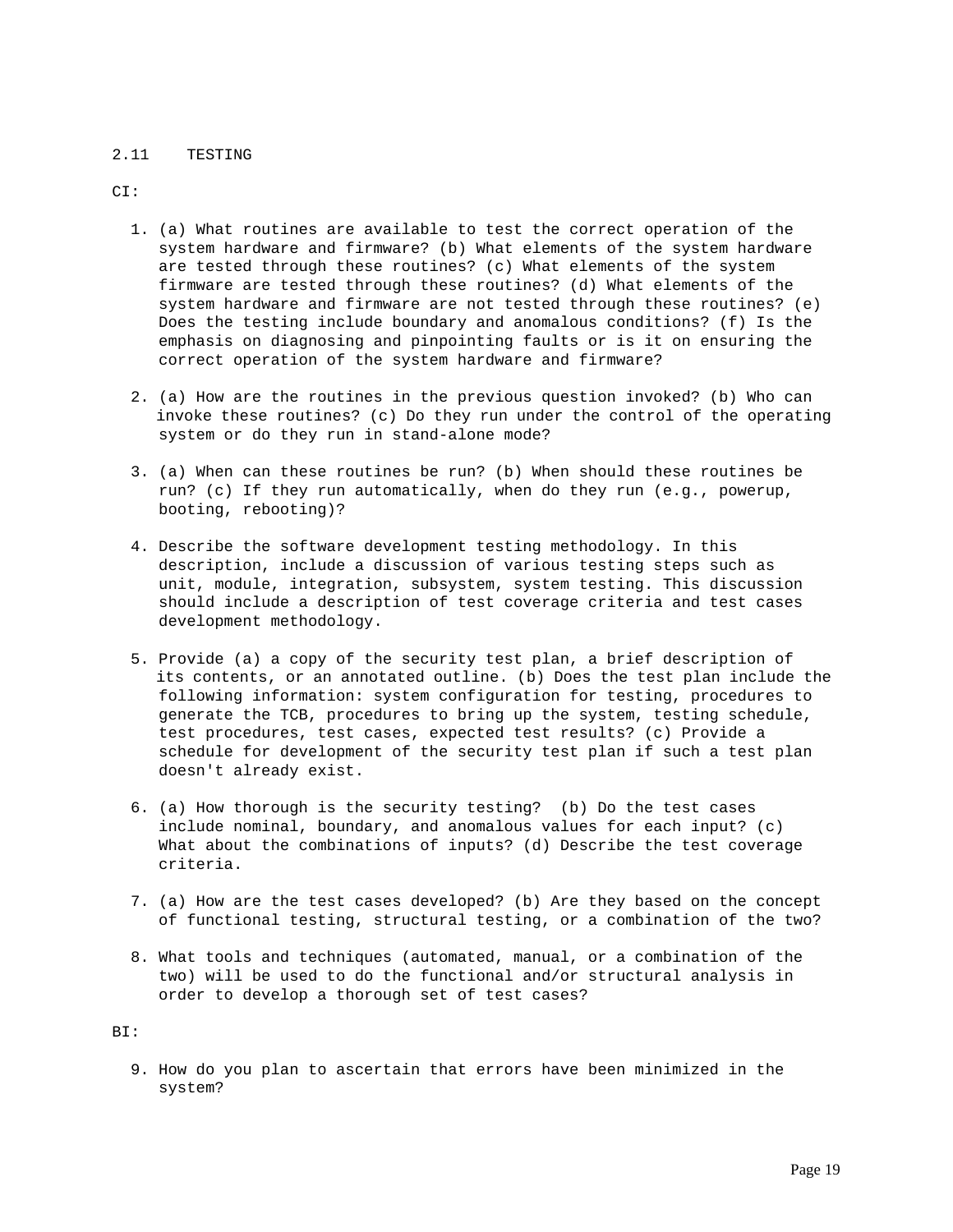- 10. What is the role of the descriptive top-level specification (DTLS) in the functional and/or structural analysis done in order to develop a thorough set of test cases?
- 11. (a) Do you plan to develop scenarios for penetration testing? (b) If so, what methodologies will be used?
- 12. How do you plan to compute and verify the bandwidths of covert channels?

Al:

 13. What is the role of the formal top-level specification (FTLS) in the functional and/or structural analysis done in order to develop a thorough set of test cases?

### 2.12 MODELING AND ANALYSIS

BI:

- 1. Describe the system security policy.
- 2. How is the system security policy represented in the informal model?
- 3. What policies are represented in the informal model (e.g., MAC, DAC, privileges, other protection mechanisms, object reuse )?
- 4. What tools, techniques and methodologies are used to demonstrate the model consistent with its axioms?

B2:

- 5. (a) Provide a copy of the Verification Plan, a brief description of its contents, or an annotated outline. (b) Provide a schedule for completion of the Verification Plan.
- 6. What tools, techniques and methodologies are used to represent the formal model of the system security policy?
- 7. What policies are represented in the formal model (e.g., MAC, DAC, privileges, other protection mechanisms, object reuse)?
- 8. What tools, techniques and methodologies are used to prove the model consistent with its axioms?
- 9. (a) What tools, techniques and methodologies are used to represent the descriptive top-level specificatidn (DTLS)? (b) What portions of the TCB are represented by the DTLS?
- 10. What tools, techniques and methodologies are used to identify, analyze, calculate, and reduce the bandwidths of covert channels?

B2: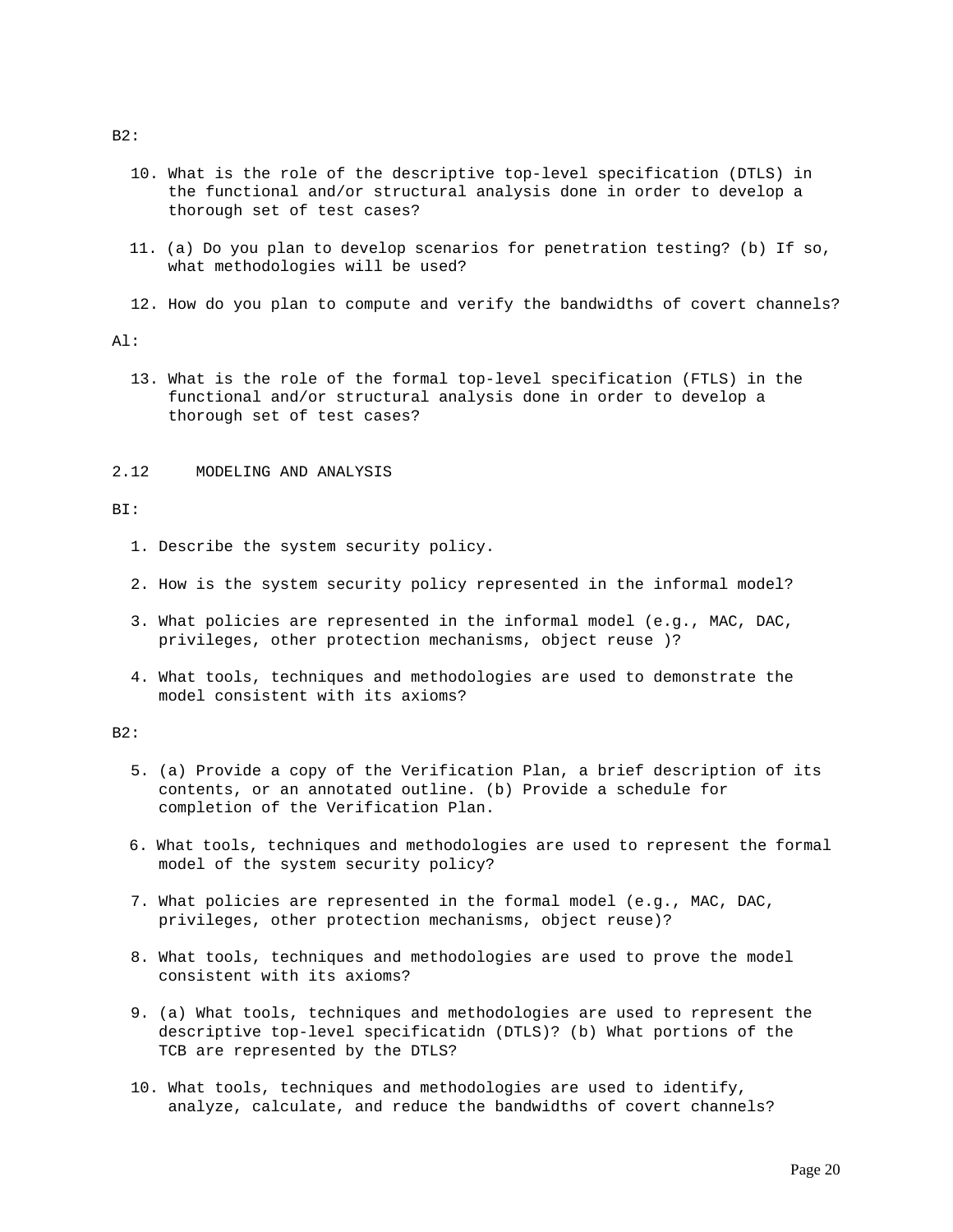- 11. What tools, techniques and methodologies are used to show that the DTLS is consistent with the formal security policy model?
- 12. (a) What tools, techniques and methodologies are used to represent the formal top-level specification (FTLS)? (b) What portions of the TCB are represented by the FTLS?
- 13. What tools, techniques and methodologies are used to verify or show that the FTLS is consistent with the formal security policy model?
- 14. What tools, techniques and methodologies are used to identify the implemented code modules that correspond to the FTLS?
- 15. What tools, techniques and methodologies are used to show that the code is correctly implemented vis-a-vis the FTLS?

### 2.13 OTHER ASSURANCES

Although the configuration management criteria do not appear until class B2 in the TCSEC, the questions pertaining to configuration management below are relevant to all classes because of the NSA's Ratings Maintenance Phase (RAMP) program.

CI:

- 1. (a) Describe the Configuration Management (CM) system in place in terms of organizational responsibilities, procedures, and tools and techniques (automated, manual, or a combination of the two). (b) Describe the version control or other philosophy to ensure that the elements represent a consistent system, i.e., object code represents the source code, and the design documentation accurately describes the source code. (c) If the CM system is different for some of the elements listed in question 1 in section 2.4, answer this question for each of the elements.
- 2. (a) When was this system placed under configuration management? (b) Provide the approximate date, as well as the life-cycle phase (e.g., design, development, testing). Answer this question for each system element so controlled (as listed in the previous question).
- 3. List the elements that are and are not under the Configuration Management (e.g., hardware, firmware, formal security policy model, FTLS, DTLS, design data and documentation, source code, object code, test plans, Security Features User's Guide, Trusted Facilities Manual).
- 4. Describe the protection mechanisms in place to safeguard the CM elements.
- 5. (a) List separately the functions that can be performed by each of the trusted users (e.g., operator, security administrator, accounts administrator, auditor, systems programmer). (b) For each of these

B3: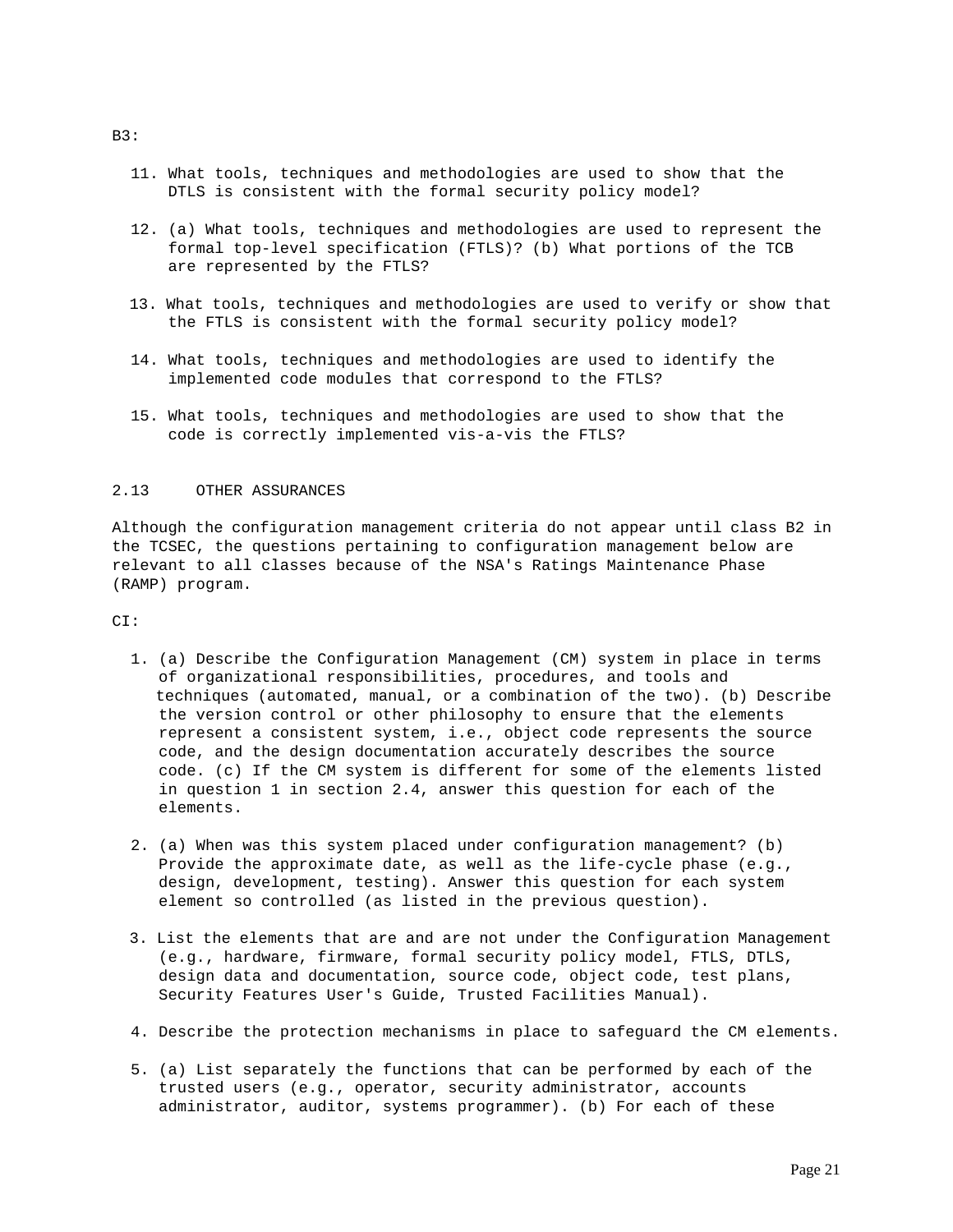persons/roles, list the system data bases that can be accessed and their access modes. (c) Also list the privileges provided to each of these roles.

- 6. (a) How does the TCB recognize that a user has assumed one of the above mentioned trusted roles? (b) Which of the above-mentioned functions can be performed without the TCB recognizing this role?
- 7. (a) Does the system have a degraded mode of operation? (b) What can cause this to occur? (c) How long can the system keep running in this mode? (d) How does an operator get the system back to full operation? (e) What security-related services are provided in the degraded mode? (f) What security-related services are not provided?

B2:

- 8. Describe the version control or other philosophy to ensure that the object code corresponds to the correct source code, which in turn is accurately abstracted in the DTLS.
- 9. (a) When (e.g., before user authentication) and (b) how (e.g., by typing a specific control character sequence) can the trusted path be invoked by the user? (c) What TCB elements are involved in establishing the trusted path?
- 10. How does the TCB ensure that the trusted path is unspoofable?
- 11. How do you plan to show consistency between the DTLS and the code?

B3:

- 12. What security relevant actions are able to be performed under trusted path?
- 13. Are there other system interfaces which support the same functionality as provided in the trusted path?
- 14. (a) How does the system recovery work? What system resources (e.g., memory, disks blocks, files) are protected (b) prior to and (c) during the system recovery? (d) How are they protected? (e) What resources are not protected?

Al:

- 15. Describe the version control or other philosophy which ensures that the FTLS continues to accurately describe the system through system changes.
- 16. How do you plan to show consistency among the FTLS, DTLS and the code?
- 17. Describe the tools, techniques and procedures used to ensure the integrity of the TCB elements (hardware, firmware, software, documents, etc.) supplied to the customers (e.g., trusted courier, electronic seals, physical seals).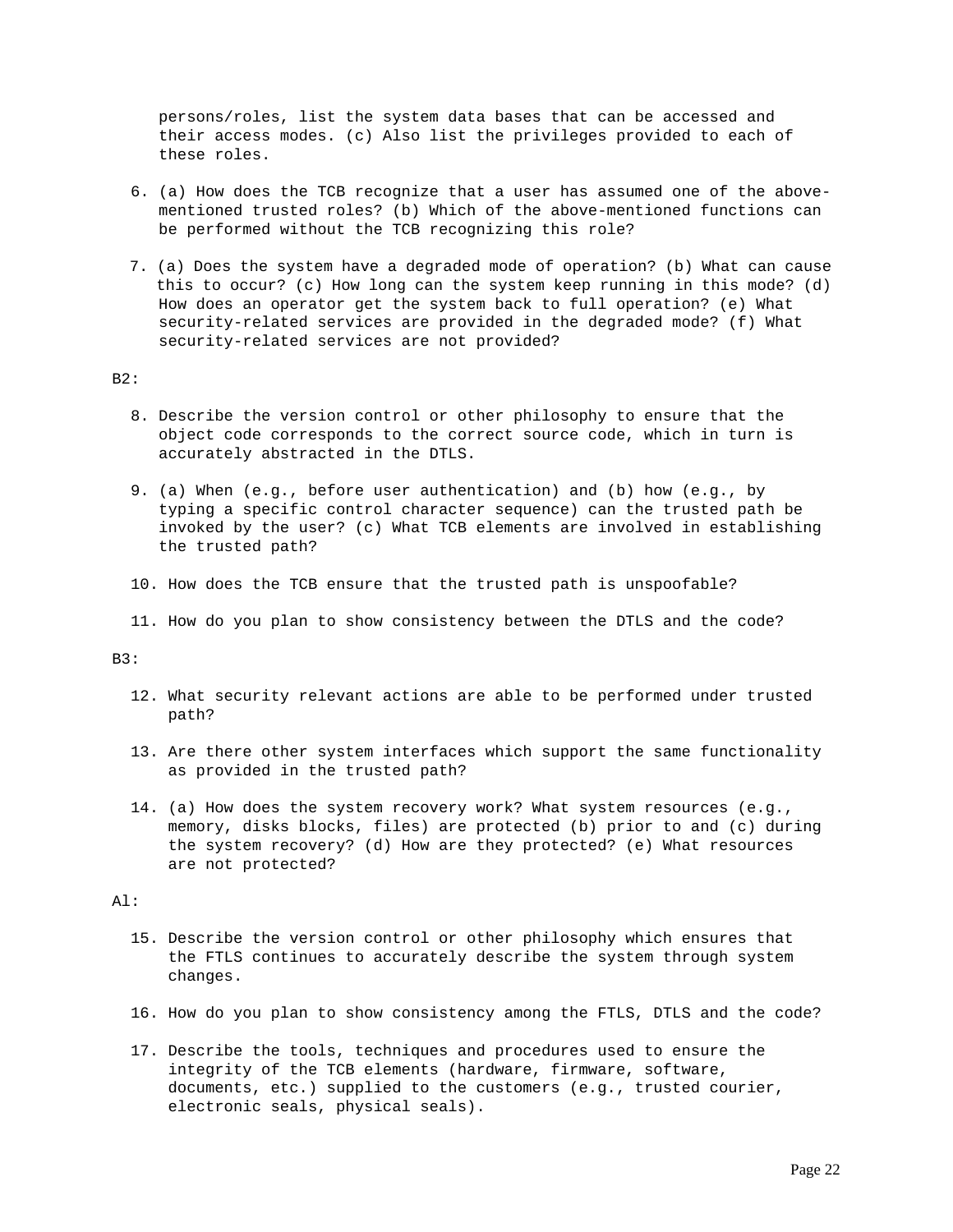### 2.14 OTHER DOCUMENTATION

CI:

- 1. (a) Describe the methodology used in the design of the system. (b) Provide a list of documents that capture the system design. (c) For each document, provide a copy, a brief description of its contents, or an annotated outline. (d) Provide a schedule for development of the design documents.
- 2. Does the SFUG describe (a) the protection mechanisms provided by the TCB, (b) guidelines on their use, and (c) how they interact?
- 3. Does the SFUG explain to users the underlying philosophy of protection for the system?
- 4. Does the SFUG discuss the need for exercising sound security practices in protecting the information processed and/or stored in the system, including all input and output?
- 5. Does the SFUG describe users' responsibilities with respect to assuring the effectiveness of the protective features (e.g., password selection and protection)?
- 6. Does the SFUG describe security-related commands available to users?
- 7. Does the SFUG explain how to use the DAC mechanism(s) provided by the system to protect objects?
- 8. Does the SFUG explain how removable media are to be handled (if applicable)?
- 9. Does the SFUG discuss the auditing of security-relevant events?
- 10. Does the SFUG include and clearly highlight warnings where needed?
- 11. (a) Does the TFM ~~ontain procedures to configure the secure system? (b) Does it list the devices and hardware elements that are part of the evaluated configuration? Does it contain procedures (c) for configuring each of the devices, (d) for connecting them, and (e) for configuring the entire system? (f) Does it list the devices that are not part of the evaluated configuration? (g) Does it list the procedures for securely configuring them out and for disconnecting them?
- 12. Does the TFM list the (a) functions, (b) privileges, and (c) data bases that are to be controlled? (d) Does it describe how these are controlled? (e) Does it describe the consequences of granting access to them as warnings?
- 13. (a) Does the TFM contain the procedures and warnings relating to the secure operation of the computing facility? (b) Does it address the physical, personnel, and administrative aspects of security in order to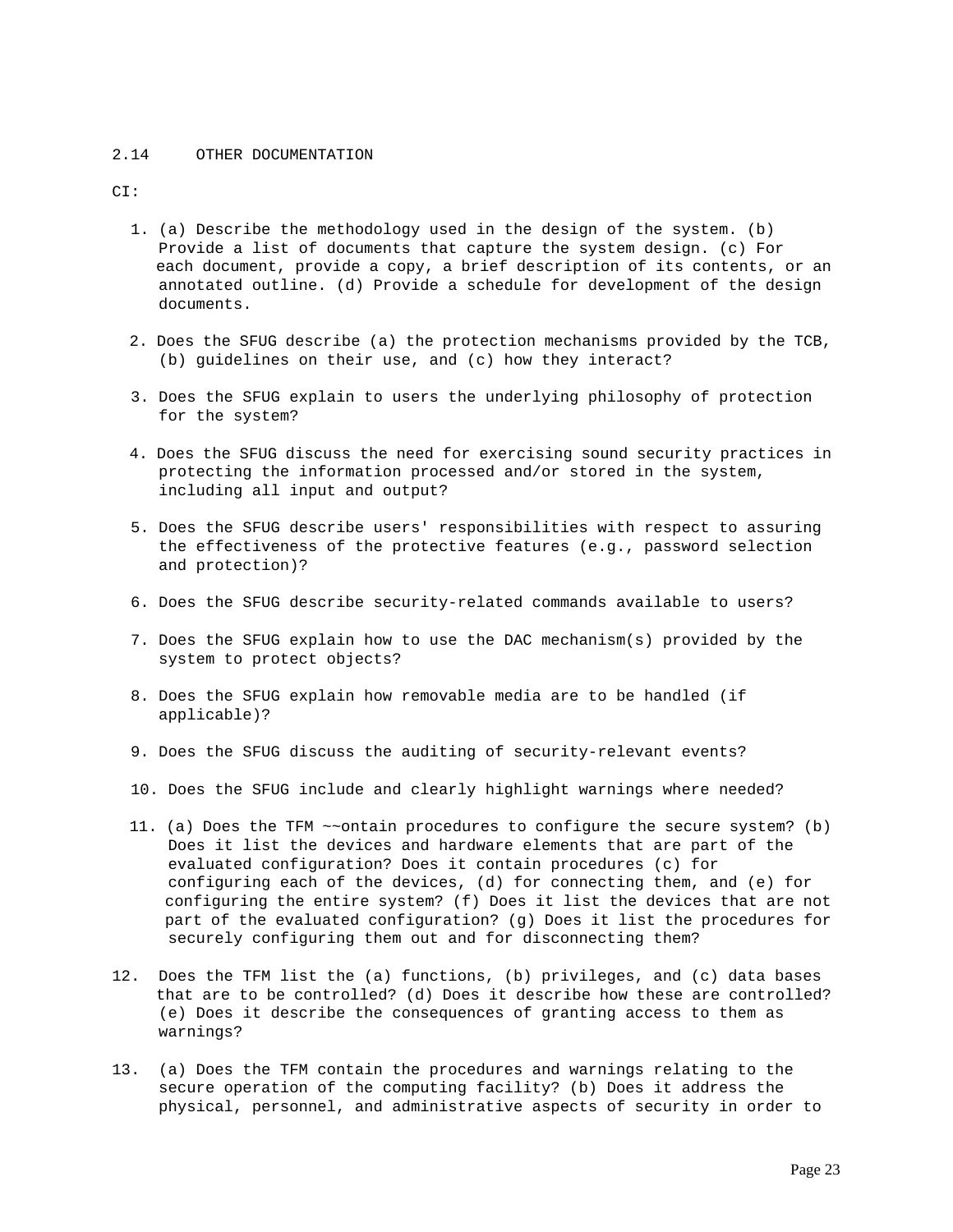ensure the protection of computing hardware, firmware, software, and privileged devices such as the operator terminals?

 14. Does the TFM contain the procedures for securely starting/booting/ initializing the system?

 $C2$ :

- 15. (a) Does the TFM provide procedures for maintaining the audit log? (b) Does it describe how ihe audit log can be turned on, turned off, combined with other audit logs, and backed up? (c) Does it describe how to detect that the audit log is getting full, or is full, and what actions to take in order to minirnize the loss of audit data?
- 16. Does the TFM contain the (a) structure of the audit log file and the (b) format of the audit records? (c) Does it describe how the audit records can be viewed? Does it (d) describe the capabilities of the audit reduction tool, (e) how to invoke these capabilities, and (f) the format of the tool output?

B1:

- 17. Does the TFM address the protection of hard-copy outputs?
- 18. (a) Does the TFM provide a list of trusted users (e.g., system operator, security administrator, accounts administrator, auditor) and trusted processes (device queue manipulation, user profile editor)? (b) For each trusted user or process, does it list the functions (e.g., creating and deleting users, changing user security profile, setting up defaults for discretionary and mandatory access controls, selecting auditing events), privileges, and data bases (e.g., user security profiles, authentication data base) to be accessed?

### B2:

- 19. (a) Does the TFM contain procedures to generate the TCB from source code? (b) For each system parameter or input, does the TFM list valid values for a secure TCB generation?
- 20. Does the TFM include a list of TCB modules that make up the security kernel?
- 21. Are the separate operator and administrator functions clearly identified and described?

B3:

 22. Does the TFM contain the procedures for secureJy restarting/resuming the system after a lapse in system operation, or a system failure?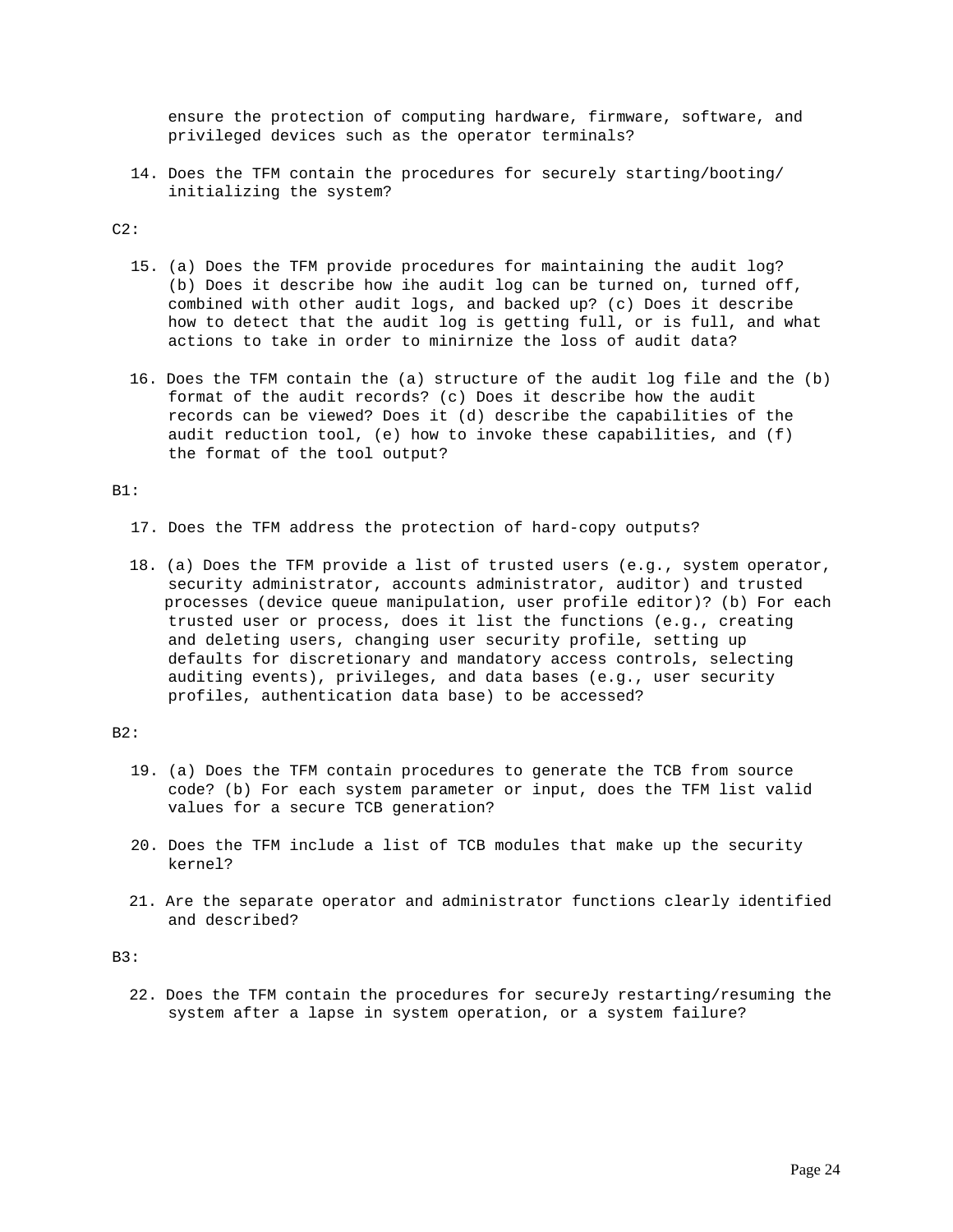Chapter 3

GLOSSARY

#### Access

A specific type of interaction between a subject and an object that results in the flow of information from one to the other.

Access List

A list of users, programs, and/or processes and the specifications of access categories to which each is assigned.

Administrative User

A user assigned to supervise all or a portion of an ADP system.

Audit

To conduct the independent review and examination of system records and activities.

Audit Trail

A chronological record of system activities that is sufficient to enable the reconstruction, reviewing, and examination of the sequence of environments and activities surrounding or leading to an operation, a procedure, or an event in a transaction from its inception to final results.

Auditor

An authorized individual, or role, with administrative duties, which include selecting the events to be audited on the system, setting up the audit flags that enable the recording of those events, and analyzing the trail of audit events.

#### Authenticate

(l) To verify the identity of a user, device, or other entity in a computer system, often as a prerequisite to allowing access to resources in a system. (2) To verify the integrity of data that have been stored, transmitted, or otherwise exposed to possible unauthorized modification.

Authenticated User

A user who has accessed an ADP system with a valid identifier and authentication combination.

Authorization

The granting of access rights to a user, program, or process.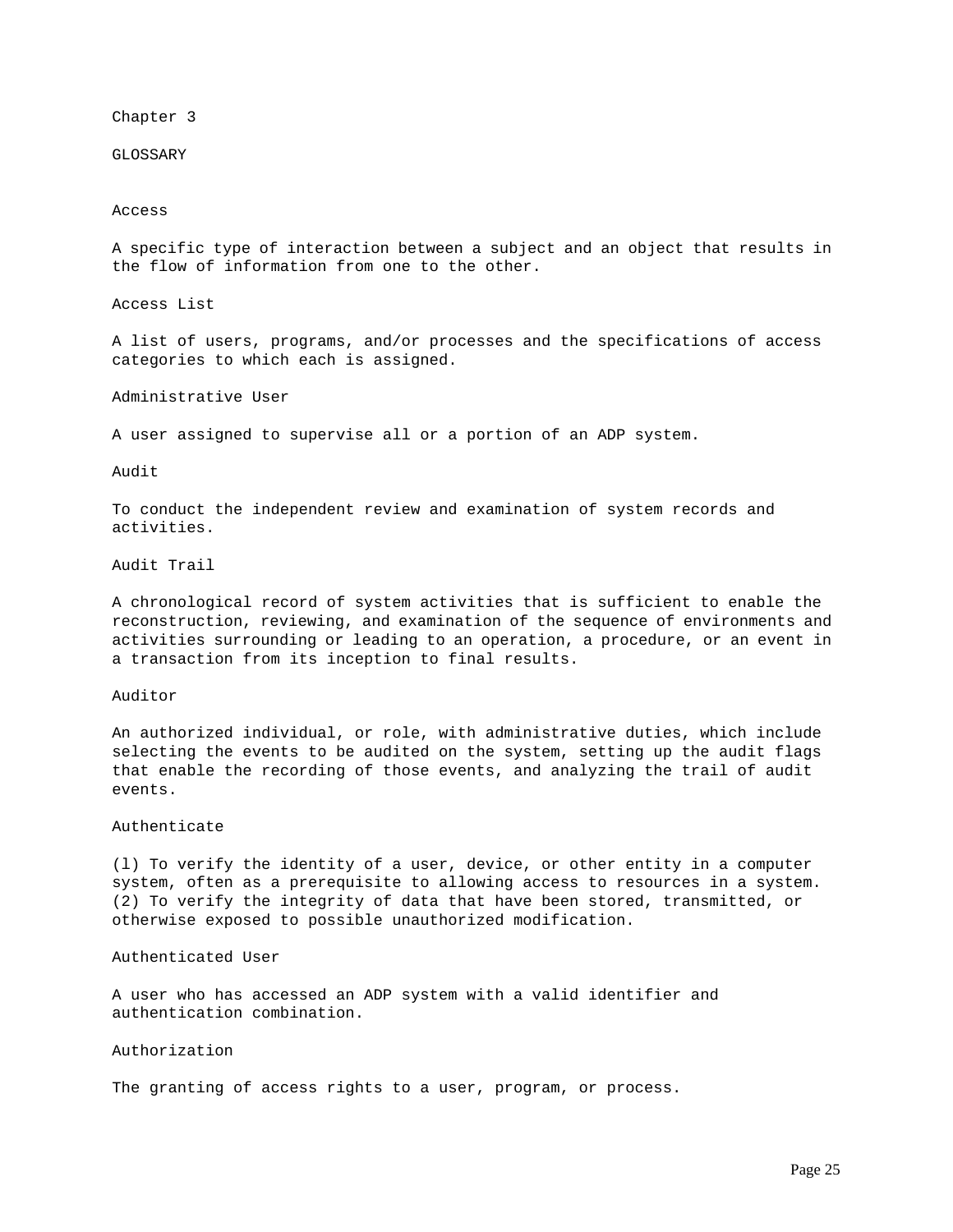#### Bandwidth

A characteristic of a communication channel that is the amount of information that can be passed through it in a given amount of time, usually expressed in bits per second.

### Bell-LaPadula Model

A formal state transition model of computer security policy that describes a set of access control rules. In this formal model, the entities in a computer system are divided into abstract sets of subjects and objects. The notion of a secure state is defined, and it is proven that each state transition preserves security by moving from secure state to secure state, thereby inductively proving that the system is secure. A system state is defined to be "secure" if the only permitted access modes of subjects to objects are in accordance with a specific security policy. In order to determine whether or not a specific access mode is allowed, the clearance of a subject is compared to the classification of the object, and a determination is made as to whether the subject is authorized for the specific access mode. The clearance/classification scheme is expressed in terms of a lattice. See Star Property (\*-property) and Simple Security Property.

### Channel

An information transfer path within a system. May also refer to the mechanism by which the path is effected.

### Covert Channel

A communication channel that allows an untrusted subject with legitimate access to information to transfer that information in a manner that violates the system's security policy, using a mechanism in some way not intended by the system developers.

#### Covert Storage Channel

A covert channel that involves the direct or indirect writing of a storage location by one process and the direct or indirect reading of the storage location by another process. Covert storage channels typically involve a finite resource (e.g., sectors on a disk) that is shared by two subjects at different security levels.

#### Covert Timing Channel

A covert channel in which one process signals information to another by modulating its own use of system resources (e.g., CPU time) in such a way that this manipulation affects the real response time observed by the second process.

## Coverage Analysis

Qualitative or quantitative assessment of the extent to which the test conditions and data show compliance with required properties (e.g., security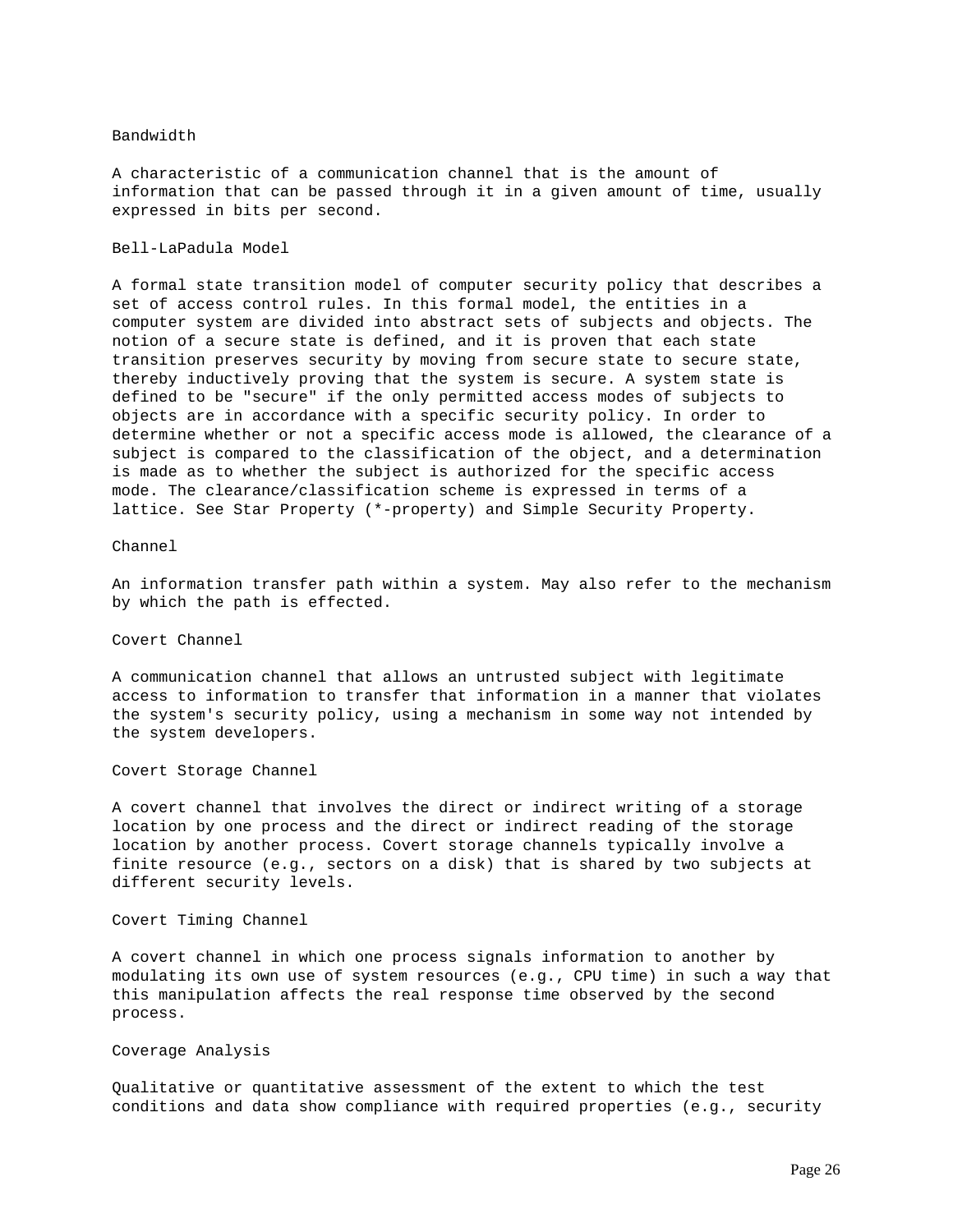model and TCB primitive properties). See: Test Condition, Test Data, Security Policy Model.

Data

Information with a specific physical representation.

Data Integrity

The property that data meet an a priori expectation of quality.

Degauss

To reduce magnetic flux density to zero by applying a reverse magnetizing field.

Descriptive Top-Level Specification (DTLS)

A top-level specification that is written in a natural language (e.g.,English), an informal program design notation, or a combination of the two.

Discretionary Access Control (DAC)

A means of restricting access to objects based on the identity and need-toknow of the user, process and/or groups to which they belong. The controls are discretionary in the sense that a subject with a certain access permission is capable of passing that permission (perhaps indirectly) on to any other subject.

Dominate

Security level S1 is said to dominate security level S2 if the hierarchical classification of S1 is greater than or equal to that of S2 and the nonhierarchical categories of S1 include all those of 52 as a subset. Exploitable Channel Any channel that is usable or detectable by subjects external to the Trusted Computing Base whose purpose is to violate the security policy of the system.

Flaw

An error of commission, omission, or oversight in a system that allows protection mechanisms to be bypassed.

Flaw Hypothesis Methodology

A system analysis and penetration technique in which specifications and documentation for the system are analyzed and then flaws in the system are hypothesized. The list of hypothesized flaws is prioritized on the basis of the estimated probability that a flaw actually exists and, assuming a flaw does exist, on the ease of exploiting it and on the extent of control or compromise it would provide. The prioritized list is used to direct a penetration attack against the system.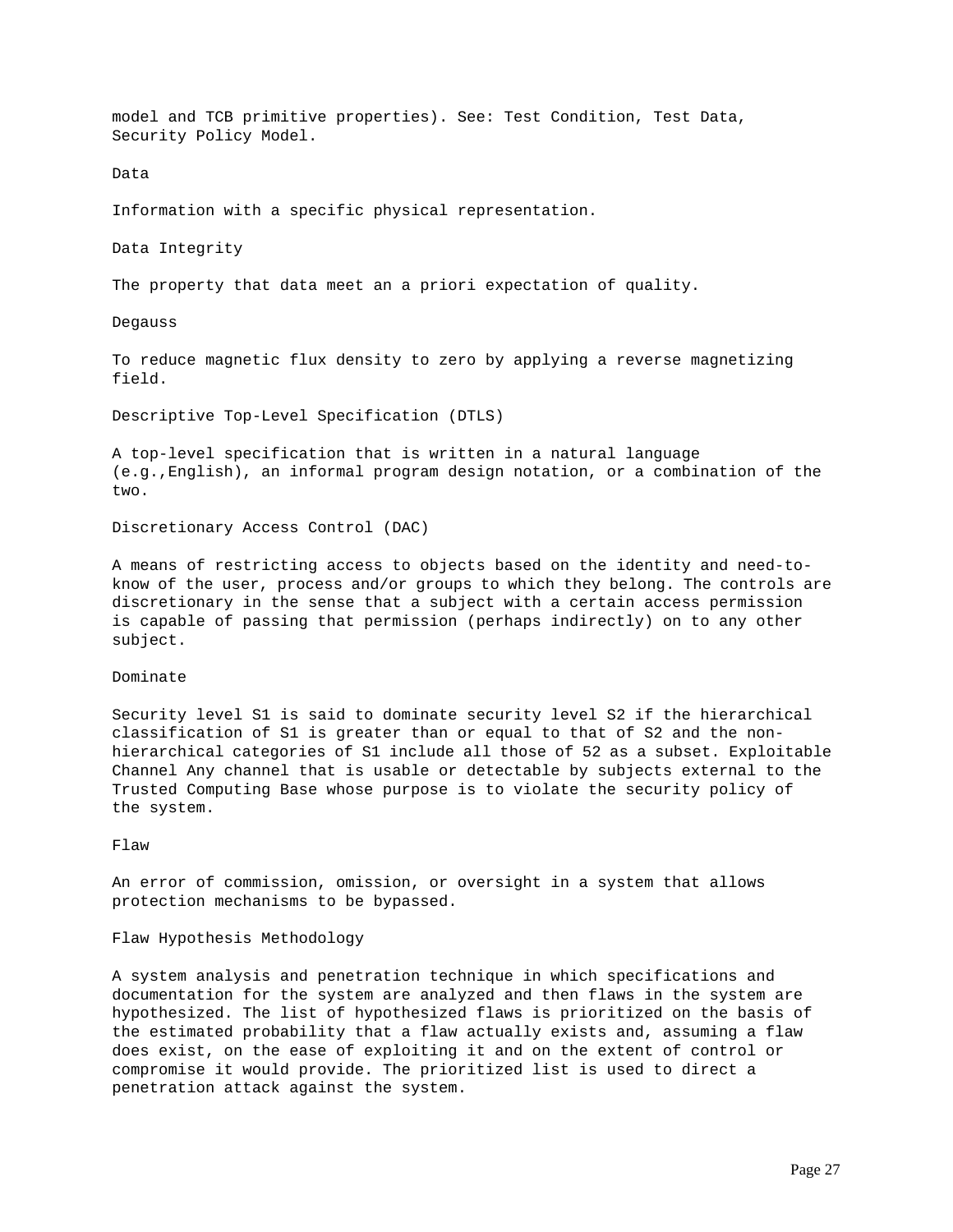Formal Proof

A complete and convincing mathematical argument, presenting the full logical justification for each proof step, for the truth of a theorem or set of theorems.

Formal Security Policy Model

A mathematically precise statement of a security policy. To be adequately precise, such a model must represent the initial state of a system, the way in which the system progresses from one state to another, and a definition of a "secure" state of the system. To be acceptable as a basis for a TCB, the model must be supported by a formal proof that if the initial state of the system satisfies the definition of a "secure" state and if all assumptions required by the model hold, then all future states of the system will be secure. Some formal modeling techniques include: state transition models, temporal logic models, denotational semantics models, algebraic specification models.

Formal Top-Level Specification (FTLS)

A top-level specification that is written in a formal mathematical language to allow theorems showing the correspondence of the system specification to its formal requirements ~o be hypothesized and formally proven.

Formal Verification

The process of using formal proofs to demonstrate the consistency between a formal specification of a system and a formal security policy model (design verification) or between the formal specification and its program implementation (implementation verification).

Functional Testing

The segment of security testing in which the advertised mechanisms of a system are tested, under operational conditions, for correct operation.

Identification

The process that enables recognition of an entity by a system, generally by the use of unique machine-readable user names.

Integrity

Sound, unimpaired or perfect condition.

Internal Security Controls

Hardware, firmware, and software features within a system that restrict access to resources (hardware, software, and data) to authorized subjects only (persons, programs, or devices).

Isolation

The containment of subjects and objects in a system in such a way that they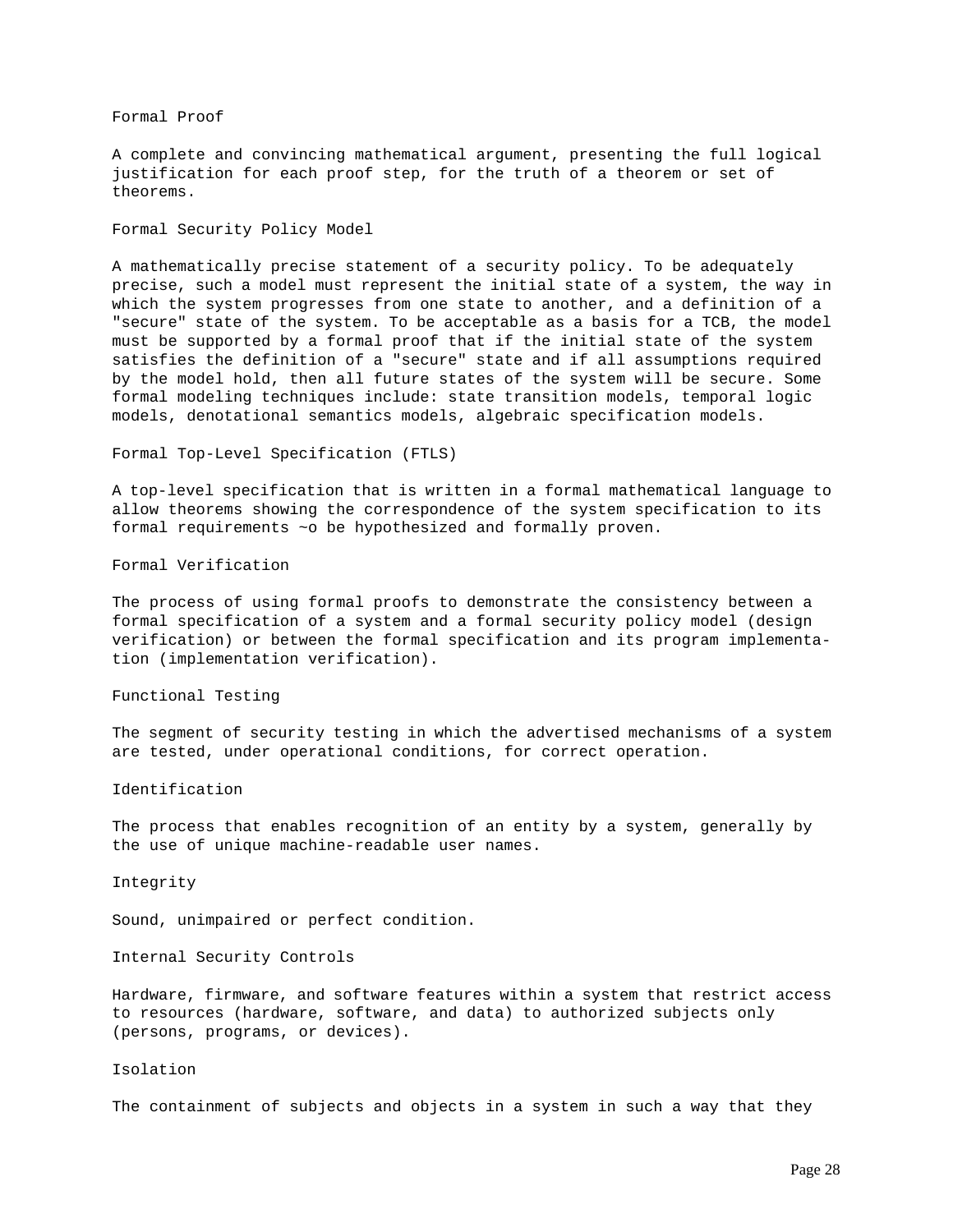are separated from one another, as well as from the protection controls of the operating system.

Lattice

A non-empty set X with a reflexive partial order such that for every pair x,y of members X, there is a unique smallest element greater than each x and y and a unique largest element that is smaller than each  $x$  and  $y$ .

Least Privilege

This principle requires that each subject in a system be granted the most restrictive set of privileges (or lowest clearance) needed for the performance of authorized tasks. The application of this principle limits the damage that can result from accident, error, or unauthorized use.

Mandatory Access Control (MAC)

A means of restricting access to objects based on the sensitivity (as represented by a label) of the information contained in the objects and the formal authorization (i.e., clearance) of subjects to access information of such sensitivity.

Multilevel Device

A device that is used in a manner that permits it to simultaneously process data of two or more security levels without risk of compromise. To accomplish this, sensitivity labels are normally stored on the same physical medium and in the same form (i.e., machine-readable or human-readable) as the data being processed.

Object

A passive entity that contains or receives information. Access to an object potentially implies access to the information it contains. Examples of objects are: records, blocks, pages, segments, files, directories, directory tree, and programs, as well as bits, bytes, words, fields, processors, video displays, keyboards, clocks, printers, network nodes.

### Object Reuse

The reassignment and reuse of a storage medium (e.g., cage frame, disk sector, magnetic tape) that once contained one or more objects. To be securely reused and assigned to a new subject, storage media must contain no residual data (magnetic remanence) from the object(s) previously contained in the media.

Partial Ordering

A partial order on a set X is a relation R having the property that if  $(x,y)$ is in R and  $(y, z)$  is in R, then  $(x, z)$  is in R. A partial order is reflexive if (x,x) is in R for each x in X.

Penetration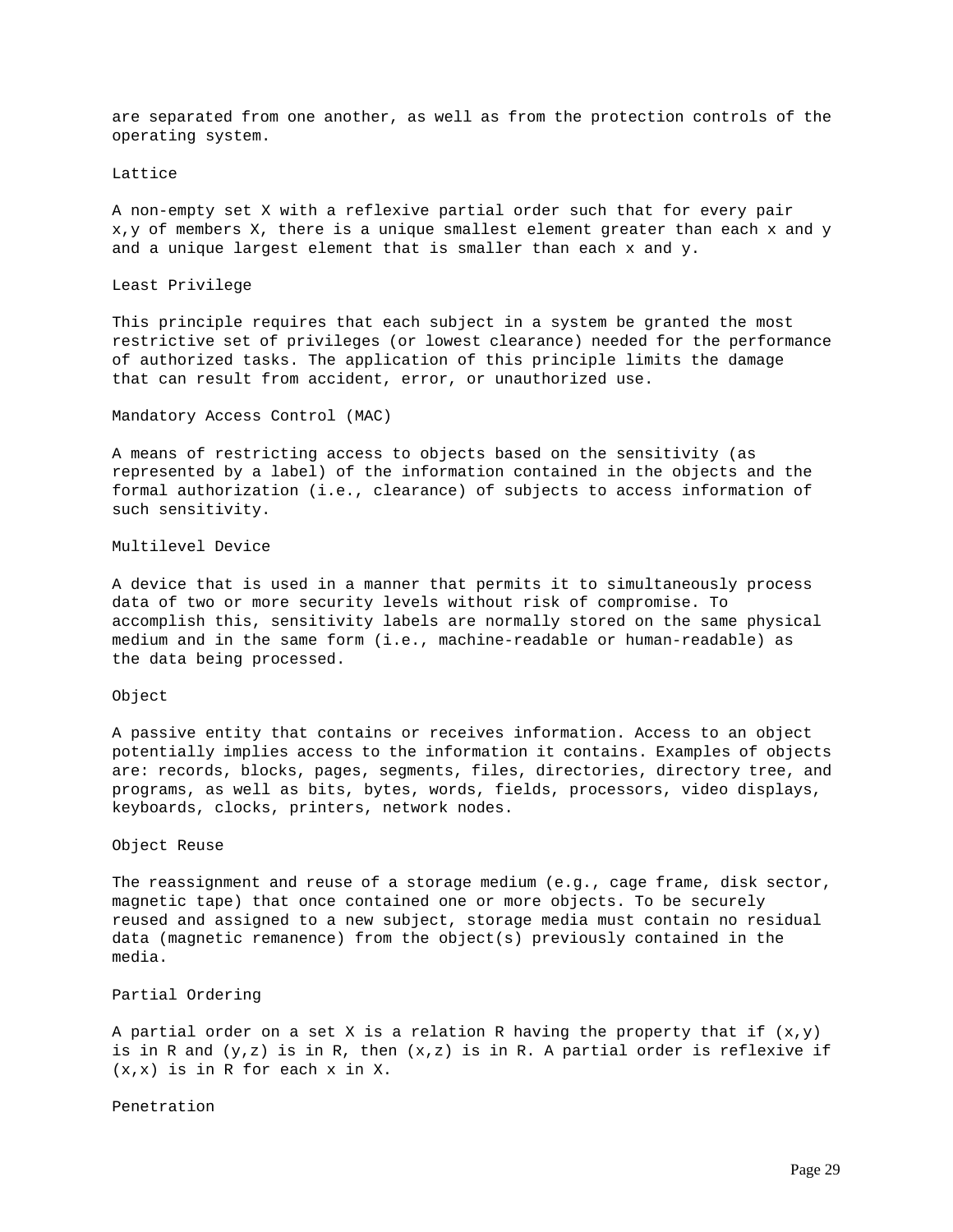The successful act of bypassing the security mechanisms of a system.

Process

A program in execution.

Protection-Critical Portions of the TCB

Those portions of the TCB whose normal function is to deal with the control of access between subjects and objects. Their correct operation is essential to the protection of data on the system.

Read

A fundamental operation that results only in the flow of information from an object to a subject.

Read Access (Privilege)

Permission to read information.

Reference Monitor Concept

An access-control concept that refers to an abstract machine that mediates all accesses to objects by subjects.

Security Level

The combination of a hierarchical classification and a set of non-hierarchical categories that represents the sensitivity of information.

Security Policy

The set of laws, rules, and practices that regulate how an organization manages, protects, and distributes sensitive information.

Security Policy Model

A formal presentation of the security policy enforced by the system. It must identify the set of rules and practices that regulate how a system manages, protects, and distributes sensitive information. See Bell-LaPadula Model and Formal Security Policy Model.

#### Security-Relevant Event

Any event that attempts to change tide security state of the system, (e.g., change discretionary access controls, change the security level of the subject, change user password). Also, any event that attempts to violate the security policy of the system, (e.g., too many attempts to log in, attempts to violate the mandatory access control limits of a device, attempts to downgrade a file).

Security Testing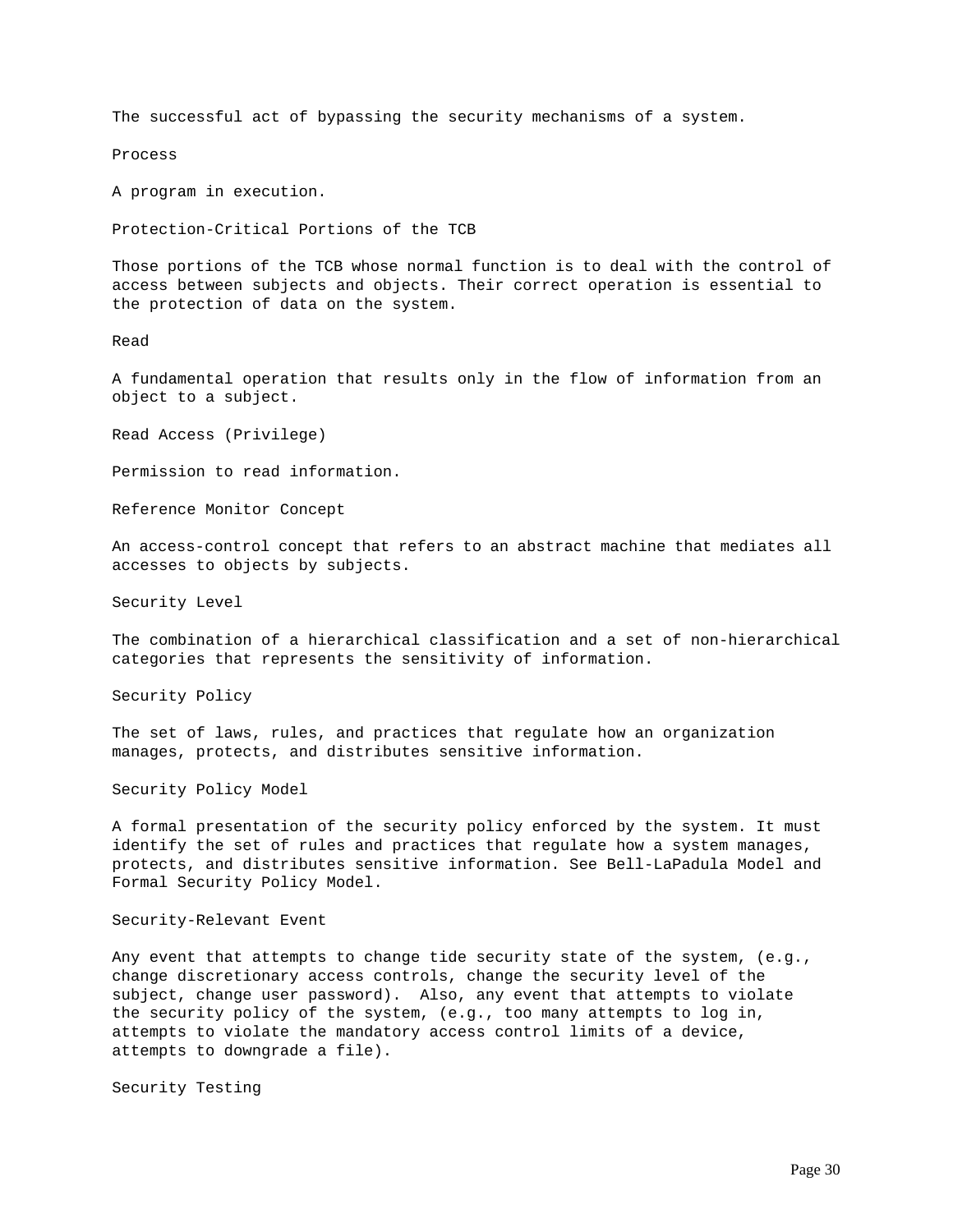A process used to determine that the security features of a system are implemented as designed. This includes hands-on functional testing, penetration testing, and verification.

Simple Security Property

A Bell-LaPadula security model rule allowing a subject read access to an object only if the security level of the subject dominates the security level of the object. Also called simple security condition.

Single-Level Device

An automated information systems device that is used to process data of a single security level at any one time.

Spoofing

An attempt to gain access to a system by posing as an authorized user. Synonymous with impersonating, masquerading or mimicking.

Star Property

A Bell-LaPadula security model rule allowing a subject write access to an object only if the security level of the object dominates the security level of the subject. Also called confinement property, \*-property.

Subject

An active entity, generally in the form of a person, process, or device, that causes information to flow among objects or changes the system state. Technically, a process/domain pair.

Subject Security Level

A subject's security level is equal to the security level of the objects to which it has both read and write access. A subject's security level must always be dominated by the clearance of the user the subject is associated with.

Terminal Identification

The means used to provide unique identification of a terminal to a system.

Test Condition

A statement defining a constraint that must be satisfied by the program under test.

Test Data

The set of specific objects and variables that must be used to demonstrate that a program produces a set of given outcomes.

Test Plan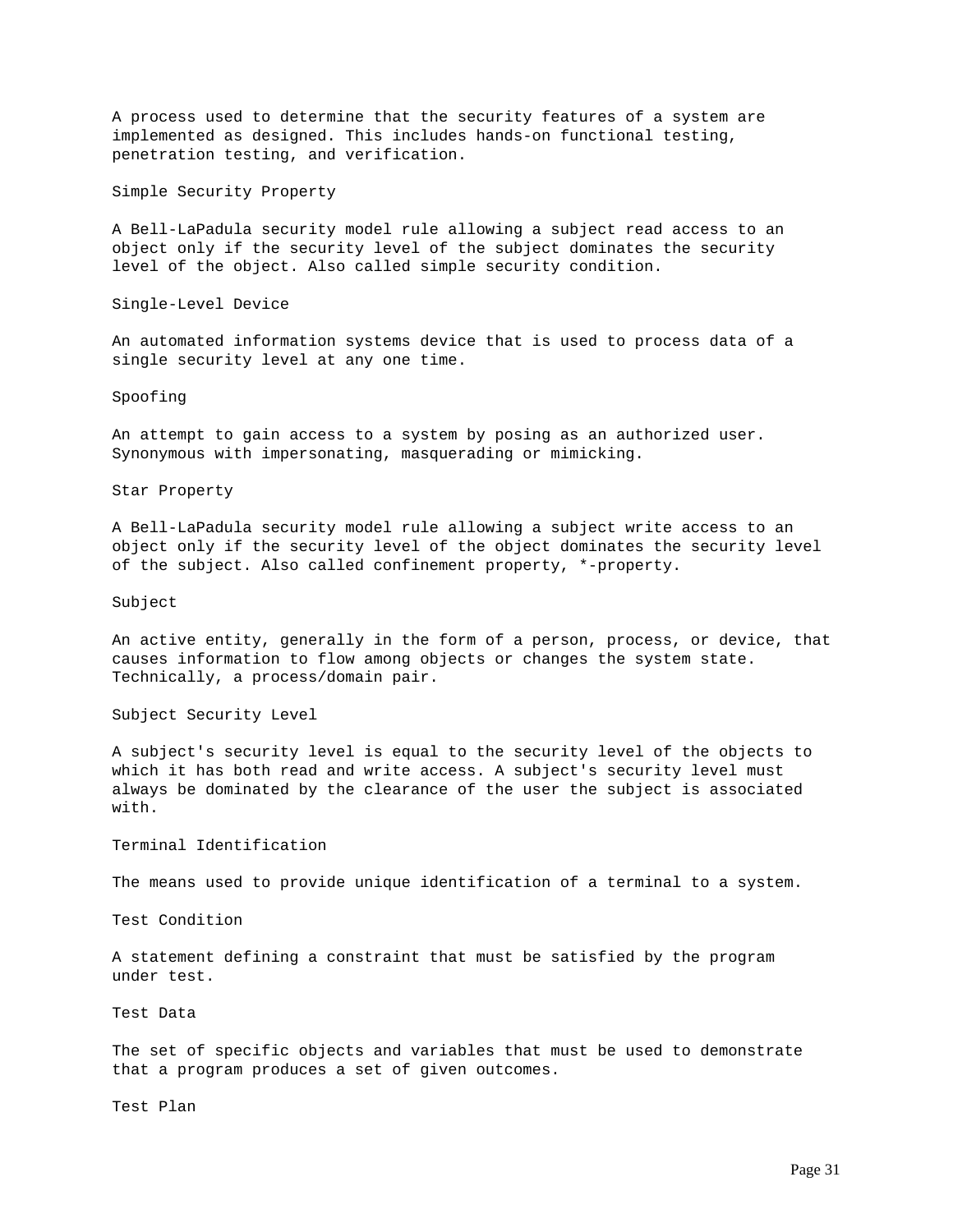A document or a section of a document which describes the test conditions, data, and coverage of a particular test of group of tests. See also: Test Condition, Test Data, Coverage Analysis.

Test Procedure (Script)

A set of steps necessary to carry; out one or a group of tests. These include steps for test environment initialization, test execution, and result analysis. The test procedures are carried out by test operators.

Test Program

A program which implements the test conditions when initialized with the test data and which collects the results produced by the program being tested.

Top-Level Specification

A nonprocedural description of system behavior at the most abstract level, typically, a functional specification that omits all implementation details.

Trusted Computer System

A system that employs sufficient hardware and software integrity measures to allow its use for processing simultaneously a range of sensitive or classified information.

Trusted Computing Base (TCB)

The totality of protection mechanisms within a computer system-including hardware, firmware, and software-the combination of which is responsible for enforcing a security policy. It creates a basic protection environment and provides additional user services required for a trusted computer system. The ability of a trusted computing base to correctly enforce a security policy depends solely on the mechanisms within the TCB and on the correct input by system administrative personnel of parameters (e.g., a user's clearance) related to the security policy.

Trusted Path

A mechanism by which a person at a terminal can communicate directly with the Trusted Computing Base. This mechanism can only be activated by the person or the Trusted Computing Base and cannot be imitated by untrusted software. Person or process accessing an AIS either by direct connections (i.e., via terminals), or indirect connections (i.e., prepare input data or receive output that is not reviewed for content or classification by a responsible individual).

Verification

The process of comparing two levels of system specification for proper correspondence (e.g., security policy model with top-level specification, toplevel specification with source code, or source code with object code). This process may or may not be automated.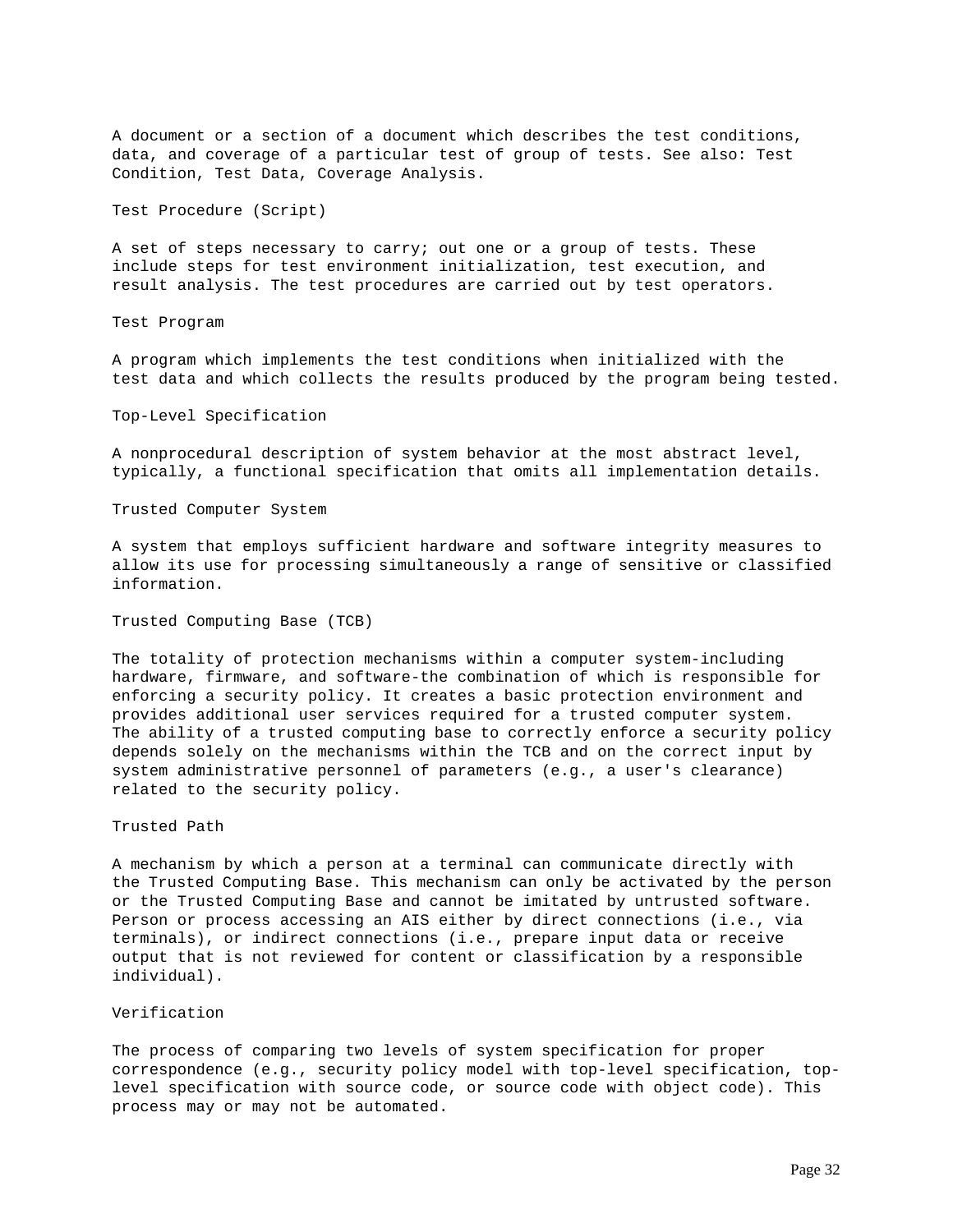## Verification Plan

A deliverable as specified in the Trusted Product Evaluation Management Plan. It indicates how the system design will be verified. It should include identification of the specification language/system to be used, an indication of any special features of the language that will be used, and the planned number of levels that specifications will be written for. The method to be used for theorem proving, either manual, interactive 6r automated, should be indicated. The plan will be submitted to the team for review.

### Write

A fundamental operation that results only in the flow of information from a subject to an object.

Write Access (Privilege)

Permission to write an object.